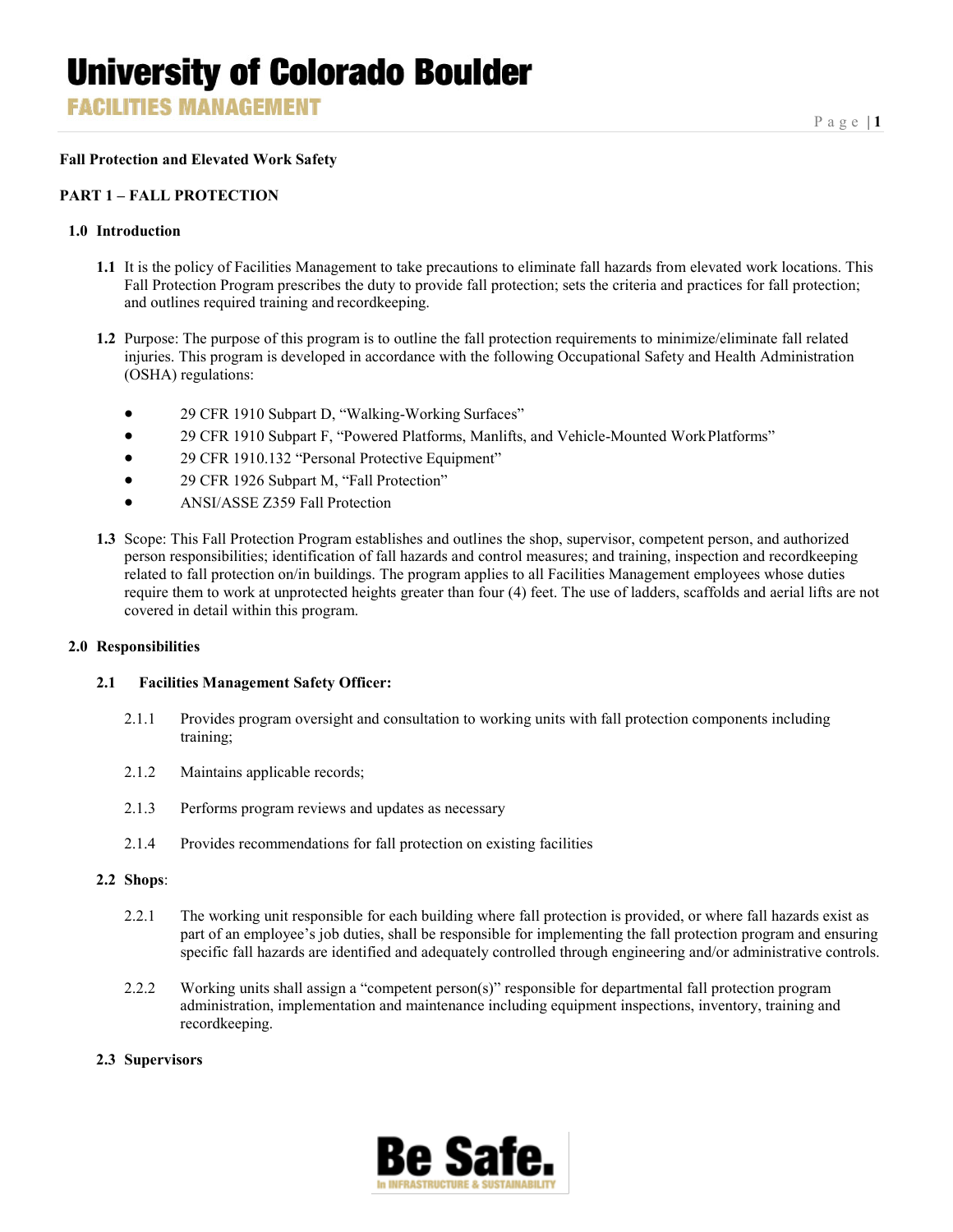### **FACILITIES MANAGEMENT**

- 2.3.1 Employees who supervise personnel with responsibilities to work where fall hazards exist must be informed of the contents of this program; identify a competent person to address fall hazards; and ensure compliance with the fall protection program and related standards.
- 2.3.2 Supervisors are responsible for ensuring all persons affected by the fall protection program are properly trained prior to encountering fall hazards.

#### **2.4 Authorized Person**

- 2.4.1 Employees working where fall hazards exist must comply with the provisions of this program including the use of personal protective equipment (PPE), fall protection equipment and rescue systems/operations; completion of equipment inspections; training
- 2.4.2 Reporting of any concerns related to fall protection.

#### **2.5 Competent Person**

- 2.5.1 Employees delegated the competent person shall be responsible for the implementation of the shop fall protection program
- 2.5.2 The competent person shall:
	- 2.5.2.1 Be knowledgeable through training and experience of applicable fall protection standards and regulations applicable to their operation(s)
	- 2.5.2.2 Conduct fall hazard surveys to identify fall hazards before authorized persons are exposed to fall hazards.
	- 2.5.2.3 Have the authority to stop work immediately if it is determined unsafe to proceed.
	- 2.5.2.4 Ensure a rescue plan is developed for situations where fall hazards exist.
	- 2.5.2.5 Supervise the selection, installation, use and inspection of noncertified anchor points.
	- 2.5.2.6 Verify and ensure all authorized persons working at heights are trained and authorized to do so.
	- 2.5.2.7 Ensure a prompt rescue of authorized persons can be accomplished through adequate rescue operations.
	- 2.5.2.8 Immediately remove from service any fall protection equipment found defective or subjected to forces as a result of a fall from elevated work.
	- 2.5.2.9 Inspect fall protection equipment as recommended by the manufacturer and specified in this plan.

#### **3.0 Definitions**

- **3.1** *Anchorage/Anchor point*: secure point of attachment for lifelines, lanyards or deceleration devices.
- **3.2** *Authorized person*: a person assigned by employer to perform duties at a location where the person will be exposed to a fall hazard.
- **3.3** *Body belt (safety belt)*: a strap with means both for securing it about the waist and for attaching it to a lanyard, lifeline, or deceleration device.
- **3.4** *Body harness*: straps which may be secured about the employee in a manner that will distribute the fall arrest forces

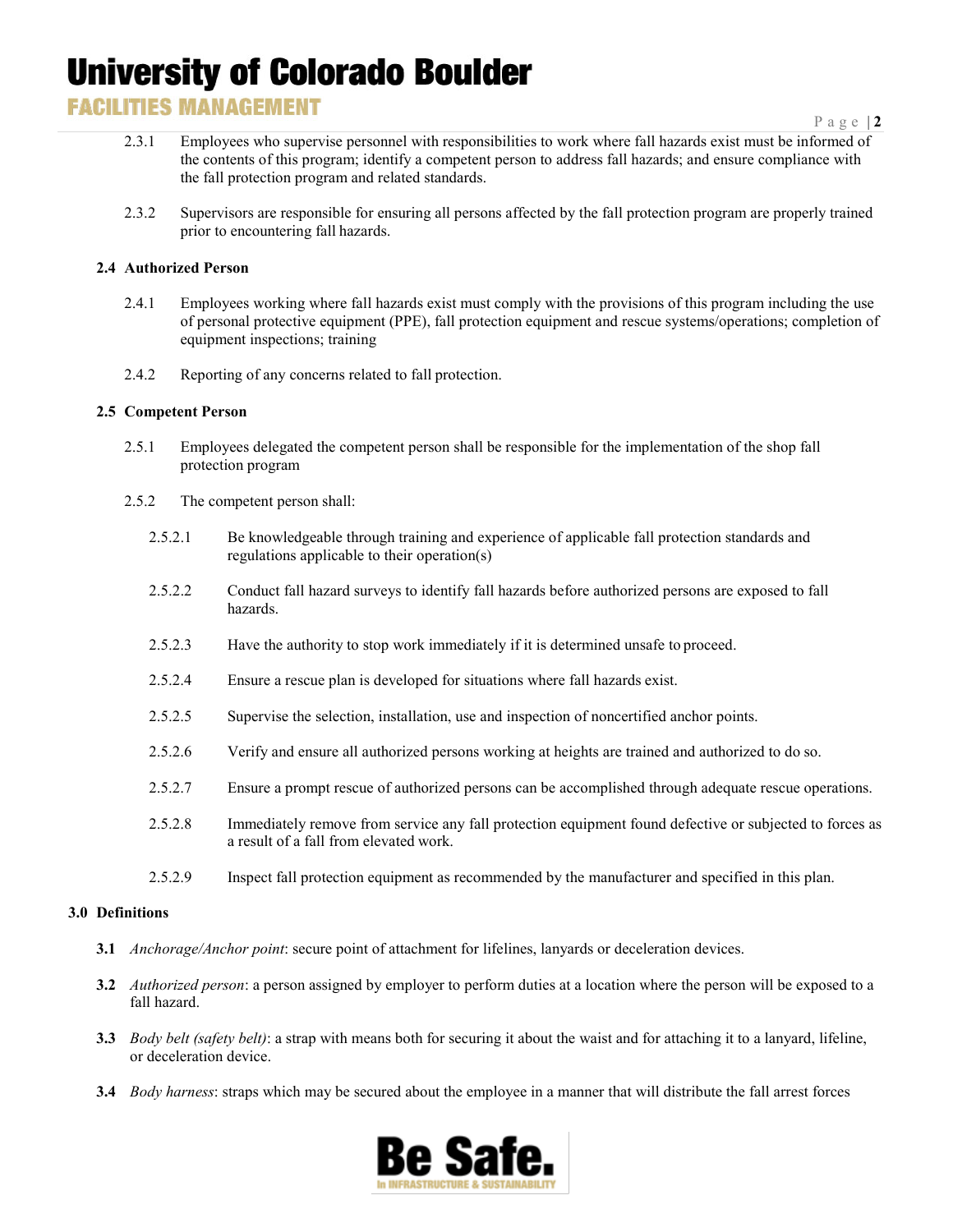### **FACILITIES MANAGEMENT**

over at least the thighs, pelvis, waist, chest and shoulders with means for attaching it to other components of a personal fall arrest system.

- **3.5** *Competent Person/Individual*: one who is capable of identifying existing and predictable hazards in the work environment and who has the responsibility to inspect fall protection systems for certification purposes. Persons/individuals are deemed competent through a combination of training and hands-on experience to possess knowledge about all aspects of the fall protection program and fall protection equipment.
- **3.6** *Dangerous equipment*: equipment (such as cooling towers, fuel storage tanks, silos, etc.) which, as a result of form or function, may be hazardous to employees who fall onto or into such equipment.
- **3.7** *Deceleration device*: any mechanism, such as a rope grab, rip-stitch lanyard, specially-woven lanyard, tearing or deforming lanyards, automatic self-retracting lifelines/lanyards, etc., which serves to dissipate a substantial amount of energy during a fall arrest, or otherwise limit the energy imposed on an employee during fall arrest.
- **3.8** *Deceleration distance*: the additional vertical distance a falling employee travels, excluding lifeline elongation and free fall distance, before stopping, from the point at which the deceleration device begins to operate. It is measured as the distance between the location of an employee's body belt or body harness attachment point at the moment of activation (at the onset of fall arrest forces) of the deceleration device during a fall, and the location of that attachment point after the employee comes to a full stop.
- **3.9** *Free fall*: the act of falling before a personal fall arrest system begins to apply force to arrest the fall.
- **3.10** *Guardrail system*: a barrier erected to prevent employees from falling to lower levels.
- **3.11** *Hole*: a gap or void 2 inches (5.1 cm) or more in its least dimension, in a floor, roof, or other walking/working surface.
- **3.12** *Lanyard*: a flexible line of rope, wire rope, or strap which generally has a connector at each end for connecting the body belt or body harness to a deceleration device, lifeline, or anchorage.
- **3.13** *Leading edge*: the edge of a floor, roof, or formwork for a floor or other walking/working surface (such as the deck) which changes location as additional floor, roof, decking, or formwork sections are placed, formed, or constructed. A leading edge is considered to be an "unprotected side and edge" during periods when it is not actively and continuously under construction.
- **3.14** *Lifeline*: a component consisting of a flexible line for connection to an anchorage at one end to hang vertically (vertical lifeline), or for connection to anchorages at both ends to stretch horizontally (horizontal lifeline), and which serves as a means for connecting other components of a personal fall arrest system to the anchorage.
- **3.15** *Low*-*slope roof*: a roof having a slope less than or equal to 4 in 12 (vertical to horizontal)
- **3.16** *Lower levels*: those areas or surfaces to which an employee can fall. Such areas or surfaces include, but are not limited to, ground levels, floors, platforms, ramps, runways, excavations, pits, tanks, material, water, equipment, structures, or portions thereof.
- **3.17** *Mechanical equipment*: all motor or human propelled wheeled equipment used for roofing work, except wheelbarrows and mop carts.
- **3.18** *Opening*: a gap or void 30 inches (76 cm) or more high and 18 inches (48 cm) or more wide, in a wall or partition, through which employees can fall to a lower level.
- **3.19** *Personal fall arrest system*: a system used to arrest an employee in a fall from a working level. It consists of an anchorage, connectors, a body belt or body harness and may include a lanyard, deceleration device, lifeline, or suitable combinations of these. As of January 1, 1998, the use of a body belt for fall arrest is prohibited. Fall arrest systems are

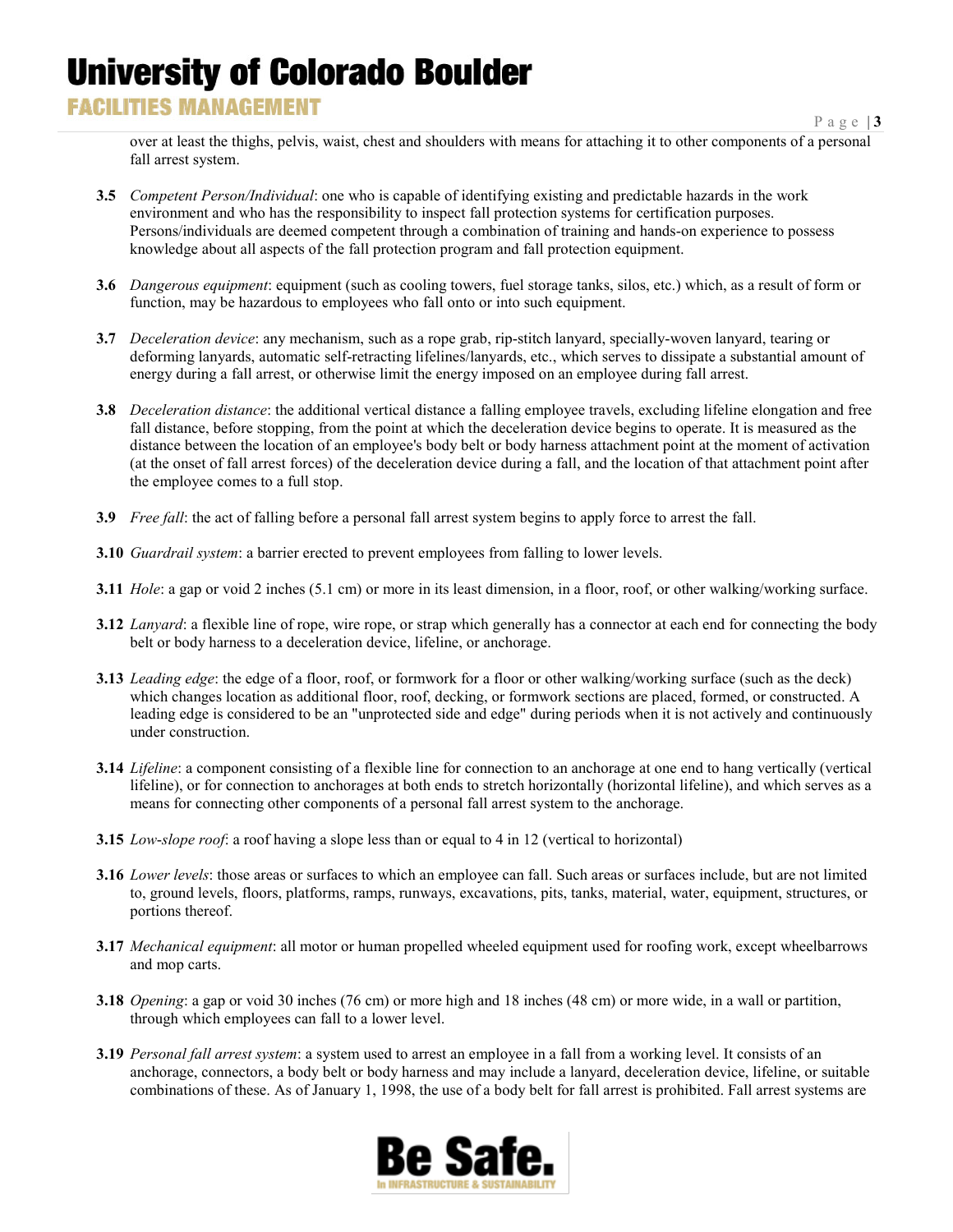### **FACILITIES MANAGEMENT**

engineered to be compatible between the permanent system and the personal protective equipment. Interchanging the components is not permitted.

- **3.20** *Personal fall restraint system*: fall protection system, which prevents an employee from approaching a fall hazard through the use of a lanyard and body harness.
- **3.21** *Positioning device system*: a body belt or body harness system rigged to allow an employee to be supported on an elevated vertical surface, such as a wall, and work with both hands free while leaning.
- **3.22** *Qualified person*: a person with a recognized degree or professional certificate AND with extensive knowledge, training and experience in the fall protection and rescue field who is capable of designing, analyzing, evaluating and specifying fall protection and rescue systems.
- **3.23** *Roof*: the exterior surface on the top of a building. This does not include floors or formwork which, because a building has not been completed, temporarily becomes the top surface of a building.
- **3.24** *Roofing work*: the hoisting, storage, application, and removal of roofing materials and equipment, including related insulation, sheet metal, and vapor barrier work, but not including the construction of the roof deck.
- **3.25** *Safety-monitoring system*: a safety system in which a competent person is responsible for recognizing and warning employees of fall hazards.
- **3.26** *Self-retracting lifeline/lanyard*: a deceleration device containing a drum-wound line which can be slowly extracted from, or retracted onto, the drum under slight tension during normal employee movement, and which, after onset of a fall, automatically locks the drum and arrests the fall.
- **3.27** *Shock*-*absorbing lanyard*: a lanyard with energy absorbing capacity
- **3.28** *Snaphook*: a connector comprised of a hook-shaped member with a normally closed keeper, or similar arrangement, which may be opened to permit the hook to receive an object and, when released, automatically closes to retain the object. Snaphooks are generally one of two types:
	- The locking type with a self-closing, self-locking keeper which remains closed and locked until unlocked and pressed open for connection or disconnection; or
	- The non-locking type with a self-closing keeper which remains closed until pressed open for connection or disconnection. As of January 1, 1998, the use of a non-locking snaphook as part of personal fall arrest systems and positioning device systems is prohibited.
- **3.29** *Standard Railing:* railing or safety railing system which meets the requirements for top rail, mid-rail, and toeboard specifications.
- **3.30** *Toeboard*: a low protective barrier that will prevent the fall of materials and equipment to lower levels and provide protection from falls for personnel.
- **3.31** *Unprotected sides and edges*: any side or edge (except at entrances to points of access) of a walking/working surface, e.g., floor, roof, ramp, or runway where there is no wall or guardrail system at least 39 inches (1.0 m) high.
- **3.32** *Walking/working surface*: any surface, whether horizontal or vertical on which an employee walks or works, including, but not limited to, floors, roofs, ramps, bridges, runways, formwork and concrete reinforcing steel but not including ladders, vehicles, or trailers, on which employees must be located in order to perform their job duties.
- **3.33** *Warning line system*: a barrier erected on a roof to warn employees that they are approaching an unprotected roof side or edge, and which designates an area in which roofing work may take place without the use of guardrail, or body belt,

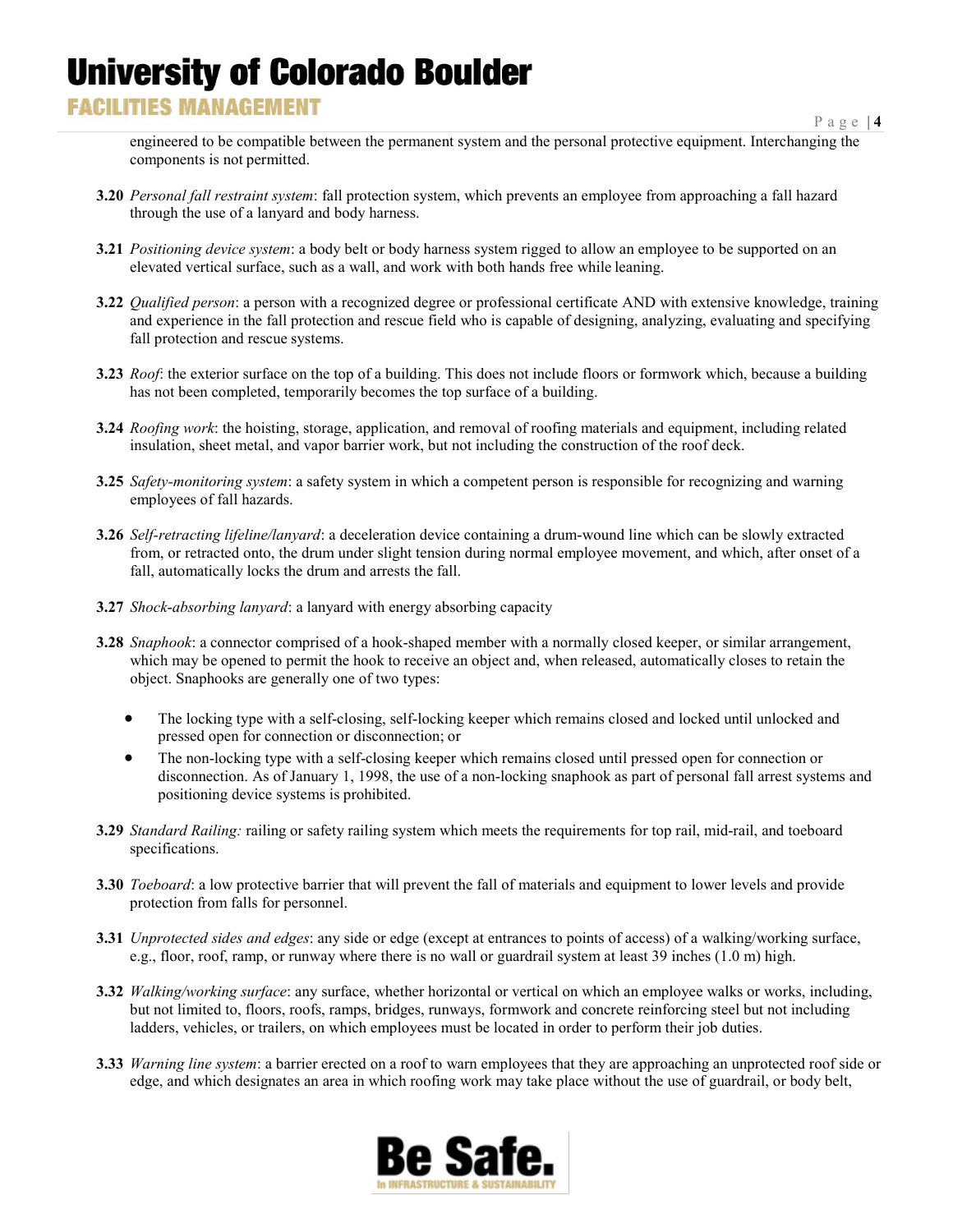### **FACILITIES MANAGEMENT**

systems to protect employees in the area.

#### **4.0 Fall Hazard Identification & Control Measures**

- **4.1** It is the intent of this program is to ensure all fall hazards are appropriately addressed to protect workers from injury. All newly constructed buildings, building renovations as well as roof repair or replacement projects should comply with Federal OSHA, consensus industry standards and provide safe work areas. The following addresses potential fall hazards and applicable control measures.
- **4.2** Unprotected sides and edges
	- 4.2.1 Employees on a work surface with an unprotected side or edge which is 4 feet (48 in) or more above a lower level should be protected from falling by the use of a guardrail system or personal fall restraint or arrest system.
	- 4.2.2 If one of these systems is not available or is infeasible during leading edge work, a specialized fall protection plan must be developed and implemented to protect workers from fall hazards.
	- 4.2.3 Hoist areas should be protected by guardrail or personal fall arrest systems. If guardrail systems or portions of guardrail systems are removed to facilitate the hoisting process creating a potential fall hazard for the employee, that employee must be protected by a personal fall arrest system.
	- 4.2.4 Unprotected sides and edges 4 feet (48 in) above the lower level shall be protected by a guardrail system. Loading docks more than 4 feet above a lower level are not required to have a guardrail system on the working side of the dock where it can be demonstrated that the presence of guardrails would prevent the performance of work. All non-working sides of a loading dock should have a guardrail system. Dock doors should remain closed when not in use to minimize the fall hazard and all personnel working around loading docks should be trained to recognize and avoid the applicable fall hazards.

#### **4.3** Holes and excavations

- 4.2.1 Floor openings, holes, manholes, roof hatches, and skylights. Employees on a work surface where floor openings, holes, manholes, roof hatches and skylights present fall hazards of 4 feet (48 in) or more should be protected from falling by guardrail systems erected around the hole, covers over the openings, or by personal fall arrest systems.
- 4.2.2 Where covers are used as fall protection measures, they shall remain in place when not in use. If removed, the fall hazard must be attended by a designated employee who is protected by a removable guardrail system.
- 4.2.3 Where skylights are in place, their design must meet applicable building codes, and should be of suitable strength to prevent a fall, protected by a guardrail system, or require the use of a personal fall arrest system.
- 4.2.4 Covers located in roadways and vehicular aisles shall be capable of supporting, without failure, at least twice the maximum axle load of the largest vehicle expected to cross over the cover
- 4.2.5 All other covers shall be capable of supporting, without failure, at least twice the weight of employees, equipment and materials that may be imposed on the cover at any one time.
- 4.2.6 All covers shall be secured when installed so as to prevent accidental displacement by the wind, equipment or employees
- 4.2.7 All covers should be color coded or be marked with the work "HOLE" or "COVER" to provide warning of the hazard. NOTE: These provisions do not apply to cast iron manhole covers or steel grates used on streets or

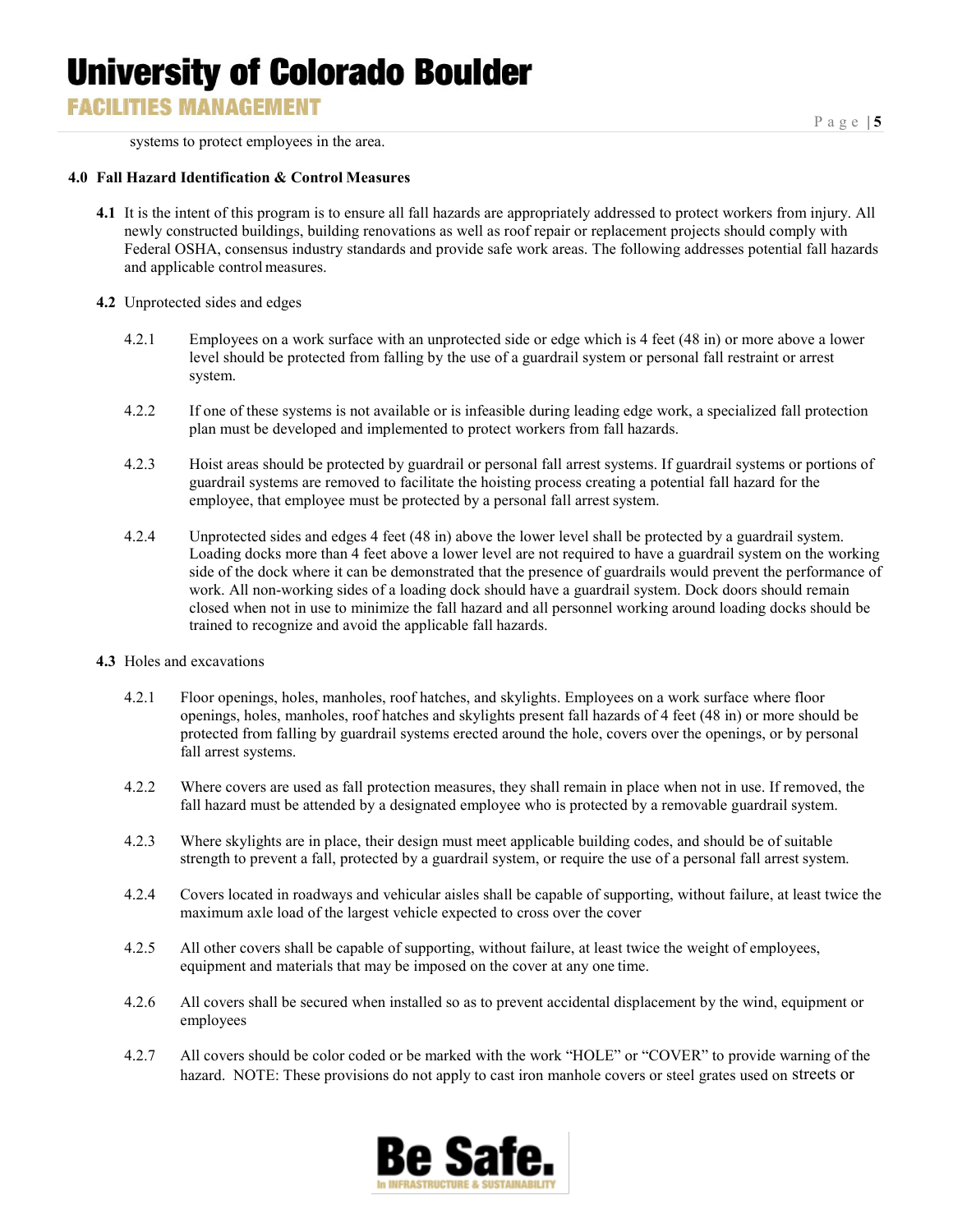### **FACILITIES MANAGEMENT**

roadways.

- 4.2.8 Excavations. Employees working at the edge of an excavation 4 feet (48 in) or more in depth shall be protected from falling by guardrail systems, fences, barricades, or personal fall arrest system. This includes trenches, wells, pits, shafts or other similar excavations.
- 4.2.9 Excavations where the public may be exposed shall be addressed.
- **4.4** Dangerous equipment
	- 4.3.1 Employees less than 4 feet (48 in) above dangerous equipment shall be protected from falling into or onto the equipment by guardrail systems or equipment guards.
	- 4.3.2 Employees more than 4 feet above dangerous equipment shall be protected from fall hazards by guardrail, personal fall arrest, or warning line systems.
- **4.5** Scaffolds, aerial lifts, and ladders
	- 4.5.1 Fall hazards on scaffolds shall be addressed by the installation of a guardrail system. Fall arrest systems may also be warranted based on the type of work being conducted.
	- 4.5.2 Employees utilizing aerial lifts shall be protected from fall hazards according to the manufacturer's recommendations including guardrail systems, fall restraint systems, and fall arrest systems.
- **4.6** Building rooftops
	- 4.6.1 On buildings where fall restraint or fall protection is installed, only authorized personnel may perform work. Fall protection system inspections and personnel training are addressed in sections 7 and 8 of this program.
	- 4.6.2 Equipment designed and engineered for use as a fall protection system on a rooftop may not be interchanged with other fall protection systems. Including fall restraint systems and personal protective equipment.
	- 4.6.3 On buildings where no rooftop fall protection is provided by a permanent guardrail system (including parapets) or fall arrest/restraint system, the supervisor must create a fall protection plan, based on the work being done, prior to employees accessing a rooftop. This may include the use of a mobile anchor point; temporary guardrail and/or a safety monitoring system (see section 5). In addition, roof tops may have designated walk paths.
	- 4.6.4 Employees utilizing the walk paths are not required to be in fall protection equipment. Any time employees must access rooftop areas between the roof edge and the walk path, fall protection equipment is required.

#### **5.0 Fall Protection System Type & Use**

- **5.1** Fall protection systems incorporated into building or facility design shall meet all applicable standards including, but not limited to, ANSI A10.32-2004 Fall protection systems for construction and demolition operations; ANSI Z359 Fall Protection Code; OSHA 29 CFR Part 1910 Subpart D-Walking and working surfaces; OSHA 29 CFR 1910 Subpart I-Personal protective equipment; OSHA 29 CFR 1926 Subpart M-Fall protection
- **5.2 Choosing fall protection systems**. The hierarchy of controls, or preferred order of controls, shall be used to choose methods to eliminate or control fall hazards.
- **5.3 Conventional fall protection systems**. Conventional fall protection systems provide the greatest protection against fall hazards and should be considered a priority when addressing employee protection.

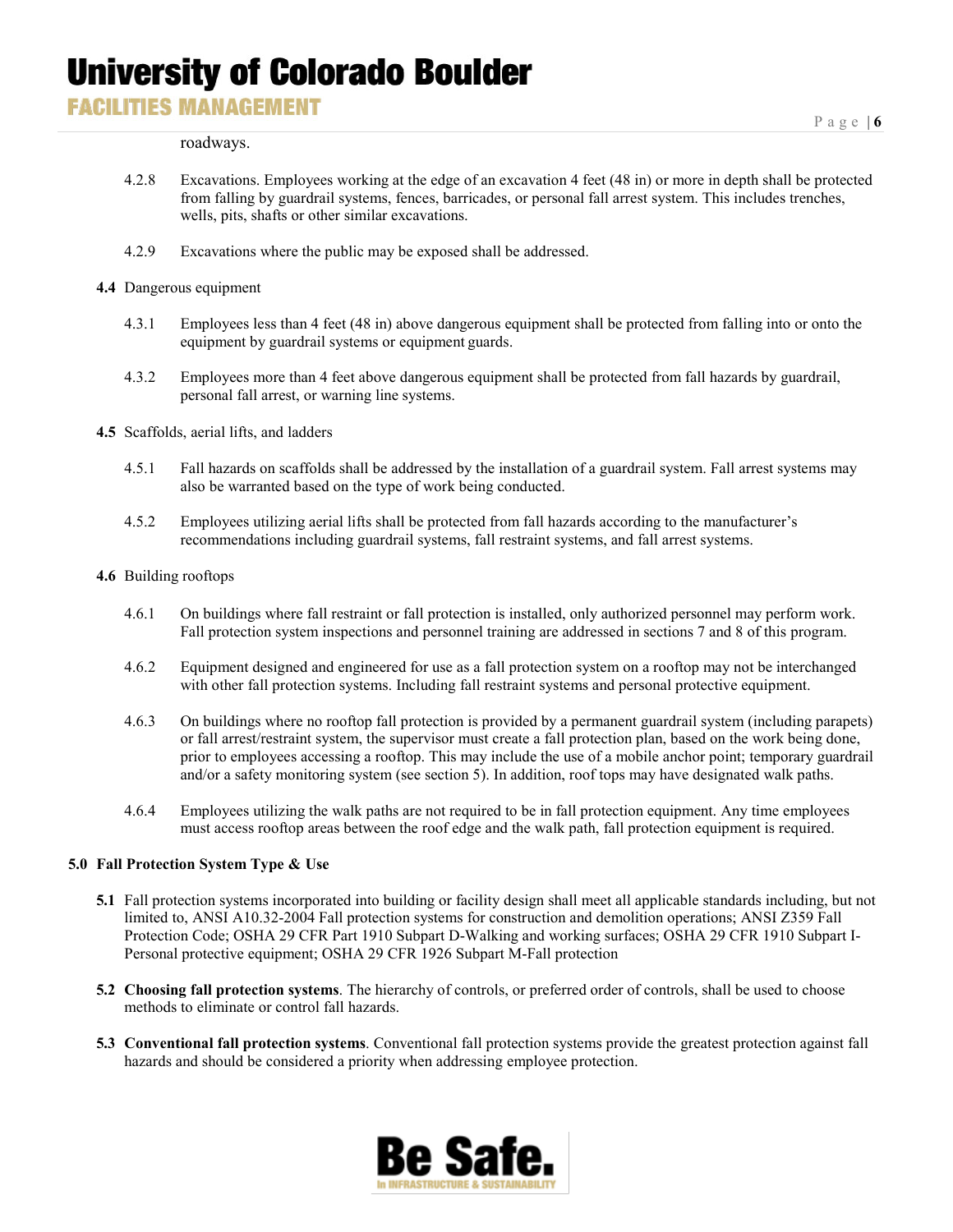### **FACILITIES MANAGEMENT**

- 5.3.1 Standard guardrail system
- 5.3.2 Fall restraint system
- 5.3.3 Personal fall arrest system
- **5.4 Specialized fall protection systems**. If conventional fall protection systems are not practical or feasible, the use of a specialized fall protection system including a warning line system or safety monitoring system must be utilized to protect employees from fall hazards.
	- 5.4.1 Warning line system
	- 5.4.2 Safety monitoring system
	- 5.4.3 Mobile, temporary anchor point

#### *Conventional fall protection systems:*

- **5.5 Guardrail systems**. Installed and temporary guardrail systems shall comply with OSHA 29 CFR 1910.23-Guarding floor and wall openings and holes. Guardrail systems installed during construction projects and activities shall comply with OSHA 29 CFR 1926.502-Fall protection systems criteria and practices. Guardrail systems provide a barrier to prevent employees from falling to lower levels, and which designates an area in which work may take place without the use of additional fall protection PPE.
	- 5.5.1 Where guardrail systems are in place as a fall protection measure, the railing shall have a vertical height of 42 inches (+/-3 inches) measured from the upper surface of the top rail to the working surface and consist of a top rail, intermediate rail, and posts.
	- 5.5.2 Midrails, screens, mesh, intermediate vertical members, or equivalent intermediate structural members shall be installed between the top edge of the guardrail system and the walking/working surface when there is not wall or parapet wall at least 21 inches high. Guardrails shall be so surfaced as to prevent injury to an employee from punctures or lacerations, and to prevent snagging of clothing.
	- 5.5.3 The intermediate rail shall be approximately halfway between the top rail and the working surface.
	- 5.5.4 Guardrail systems must be capable of withstanding, without failure, a force of at least 200 pounds in any direction. Refer to Table 1 for material specifications for guardrail systems.
	- 5.5.5 When 200 pounds of force is applied in a downward direction, the top edge of the guardrail shall not deflect to a height less than 39 inches above the working surface.
	- 5.5.6 The ends of all top rails and midrails shall not overhang the terminal posts, except where such overhang does not constitute a projection hazard.
	- 5.5.7 Top rails and midrails shall be at least ¼ inch nominal diameter or thickness to prevent cuts and lacerations. If wire rope is utilized for top rails, it shall be flagged at not more than 6 foot intervals with high- visibility material.
	- 5.5.8 Stair railings shall be not more than 34 inches or less than 30 inches from the upper surface of the top rail to the forward edge of the tread surface.
	- 5.5.9 A standard toeboard shall be provided on all guardrail systems where persons can pass under the work surface; there is moving machinery; and/or equipment utilized on the elevated surface with which falling equipment creates a hazard. Toeboards shall be 3.5 inches nominal in vertical height and securely fastened in place with

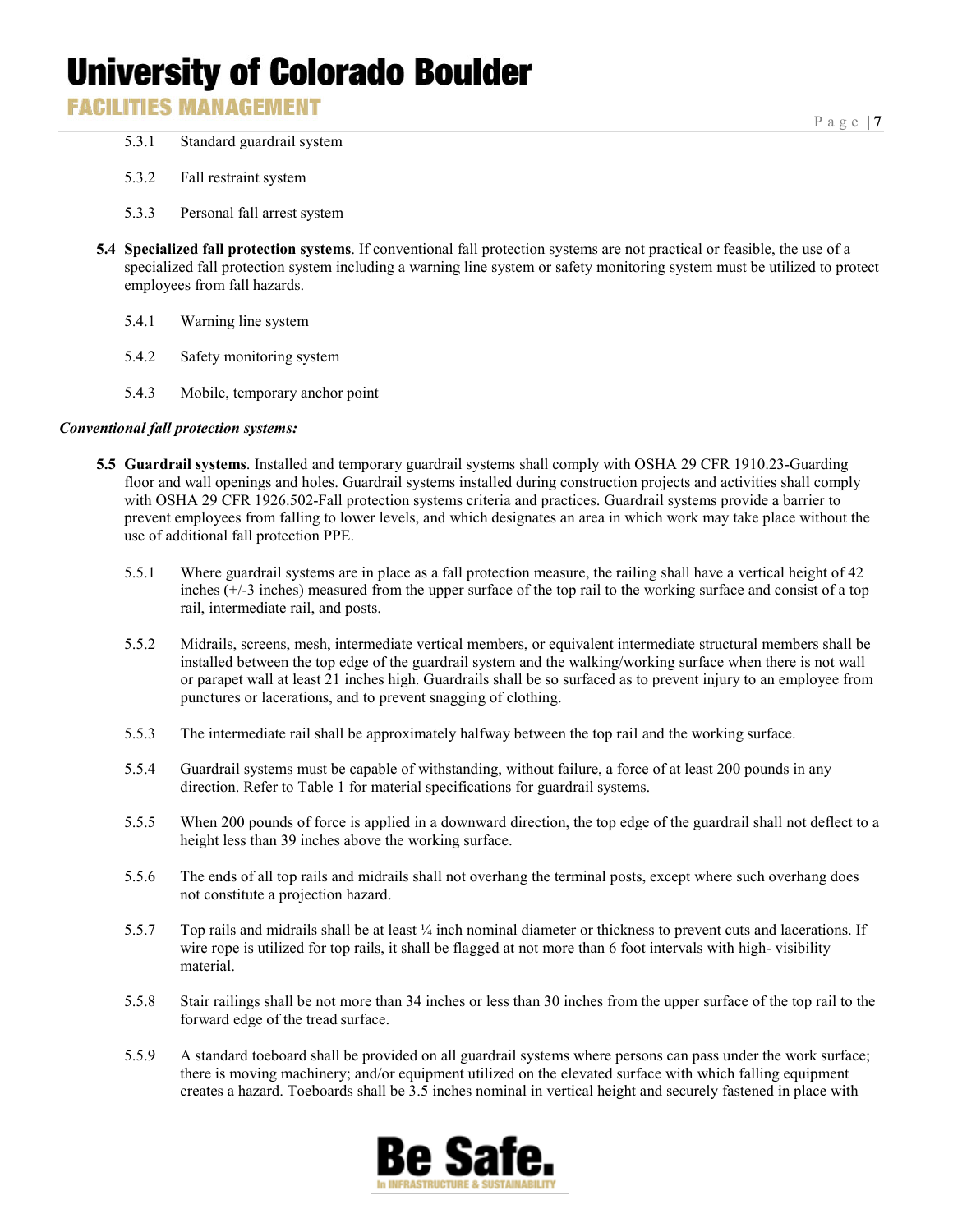### **FACILITIES MANAGEMENT**

not more than ¼ inch clearance above the working surface. Where material is stored near the guardrail system, at heights exceeding the toeboard, paneling from the work surface to the intermediate rail shall be provided.

- 5.5.10 Toeboards shall be capable of withstanding, without failure, a force of at least 50 pounds applied in any downward or outward direction at any point along the toe board.
- 5.5.11 Engineered guardrail systems may be utilized provided they meet these requirements and are installed as per the manufacturer's specifications.

| <b>Material of</b><br>construction | <b>Post requirements</b>                                                              | Top rail<br>requirements                                                                                                            | Intermediate rail<br>requirements                                                                            | <b>Additional</b><br>requirements                                                                                                                                         |
|------------------------------------|---------------------------------------------------------------------------------------|-------------------------------------------------------------------------------------------------------------------------------------|--------------------------------------------------------------------------------------------------------------|---------------------------------------------------------------------------------------------------------------------------------------------------------------------------|
| Wood                               | 2-inch by 4-inch<br>stock spaced 6 feet<br>apart                                      | 2-inch by 4-inch<br>stock                                                                                                           | 2-inch by 4-inch<br>stock                                                                                    | If top rail is two right angle<br>pieces of 1"x4", posts may<br>be spaced 8 feet on center.<br>Wood components shall be<br>min. 1500 lb- $ft/in2$ fiber<br>(stress grade) |
| Pipe                               | $1\frac{1}{2}$ inches nominal<br>diameter spaced not<br>more than 8 feet on<br>center | $1\frac{1}{2}$ inches nominal                                                                                                       | $1\frac{1}{2}$ inches nominal                                                                                |                                                                                                                                                                           |
| Structural<br>Steel                | $2"x2"x3/8"$ angles<br>spaced not more than<br>8 feet on center                       | $2"x2"x3/8"$ angles                                                                                                                 | $2"x2"x3/8"$ angles                                                                                          |                                                                                                                                                                           |
| Other                              | Provide strength to<br>top rail to support<br>200 pounds applied<br>in any direction  | Smooth surface at a<br>height 42-inches<br>above the work<br>surface, capable of<br>withstanding 200<br>pounds top rail<br>pressure | Protection between<br>top rail and floor<br>equivalent to that<br>afforded by standard<br>intermediate rails |                                                                                                                                                                           |

#### **Table 1: Guardrail system specifications**

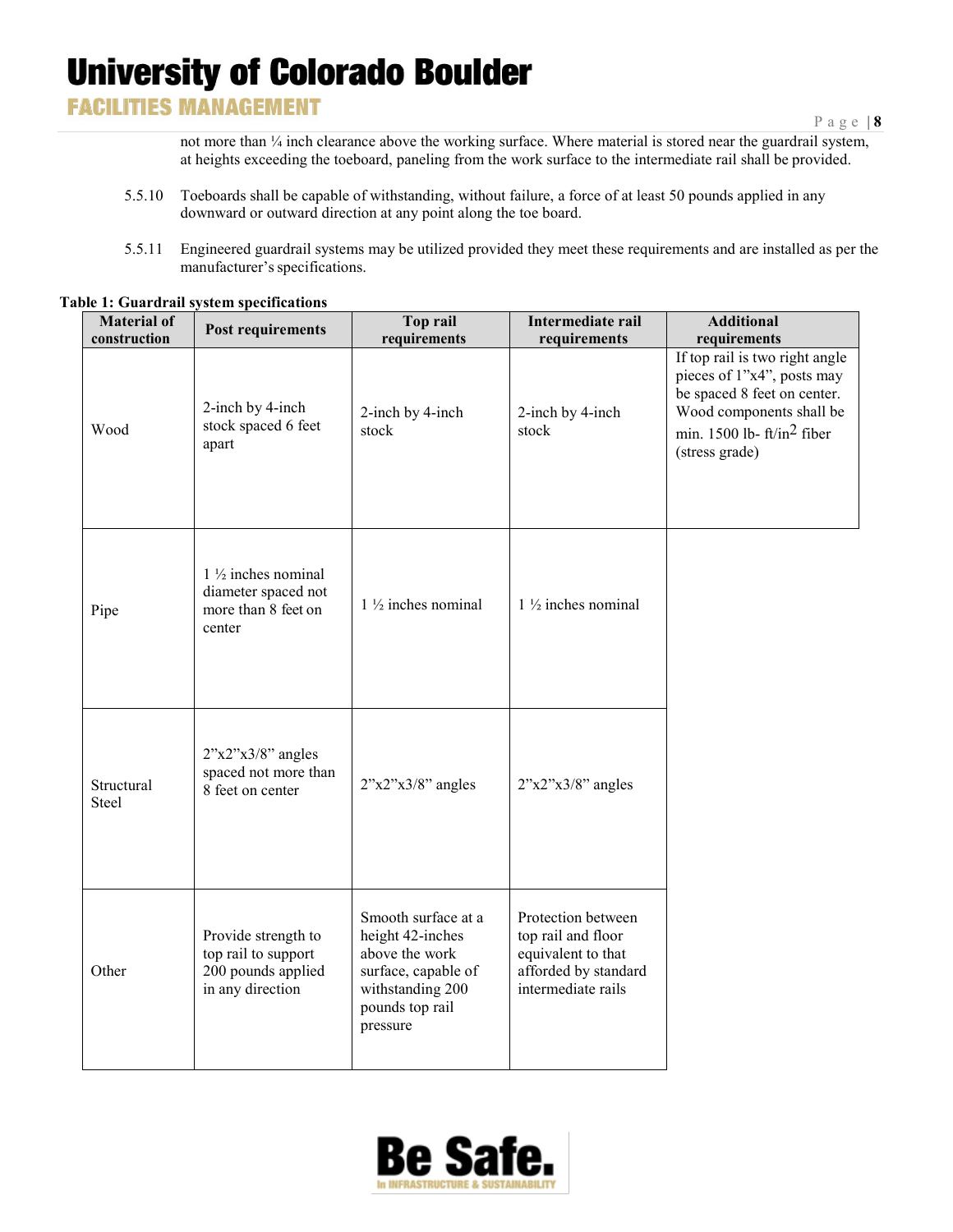- 5.5.12 Portable guardrail systems may be utilized as a fall protection measure provided they meet the OSHA and ANSI guardrail specification requirements.
- **5.6 Fall restraint systems**. These systems are typically installed on aerial lifts and boom lifts. Fall restraint systems may also be utilized on elevated work surfaces as a preventative measure against fall hazards or as a positioning device system. These systems prevent an employee from approaching a fall hazard through the use of a lanyard and body harness.
	- 5.6.1 The restraint lanyard must be short enough to prevent a fall from occurring; be protected against cutting and abrasion; and attach the body harness directly to the anchor point independently of any other lines.
	- 5.6.2 When used as a positioning device system, the lanyard length shall be rigged such that an employee cannot free fall more than 2 feet (24 in).
	- 5.6.3 Full body harness or belt use is required when utilizing fall restraint systems.
	- 5.6.4 Anchor points must be capable of supporting at least twice the potential impact load of an employee's fall or 3,000 pounds, whichever is greater. Positioning devices shall be secured to an anchorage capable of supporting at least twice the potential impact load of an employee's fall, or 3,000 pounds.
	- 5.6.5 All components of the fall restraint system including connectors, dee-rings, snaphooks, lanyards and body harnesses/belts shall meet all applicable ANSI and OSHA requirements.
	- 5.6.6 Fall protection equipment shall not be used to hoist equipment or tools to an elevated work surface. This includes window washing equipment.
	- 5.6.7 Fall protection equipment including restraint lanyards and body harnesses should be stored in a well-ventilated, clean, dry area free from temperature and humidity extremes, corrosive materials or other contaminants. Newly installed fall protection systems require storage of equipment be in a lockable, ventilated metal cabinet
- **5.7 Fall arrest system**. These systems are employed to prevent injury to employees if a fall from an elevated work surface occurs. The use of a fall arrest system requires a full body harness system to be worn by the employee. Body belts are not permitted to be used with fall arrest systems. Fall arrest systems shall be engineered and constructed to prevent employees from reaching the work surface below if a fall occurs.
	- 5.7.1 All components of a fall arrest system including connectors, dee-rings, snaphooks, lanyards, body harnesses, life lines, ropes and straps shall be designed and engineered for use with a fall arrest system and meet all applicable ANSI and OSHA requirements.
	- 5.7.2 Employees utilizing personal fall arrest systems shall not perform work alone.
	- 5.7.3 Life line systems used as a component of a fall arrest system shall be designed and installed under the supervision of a qualified person; and used under the supervision of a competent person as part of a fall protection program.
		- 5.7.3.1 Life lines shall be protected from cutting and abrasion.
		- 5.7.3.2 Life lines or other components of a fall arrest system should not be attached to guardrail systems, ladders, scaffolding components, building fixtures, conduit or plumbing, other lanyards, roof stacks/vents/pipes or other unauthorized anchor points.
	- 5.7.4 Anchor points used for attachment of fall arrest equipment shall be independent of any other anchor point and capable of supporting at least 5,000 pounds per employee attached.

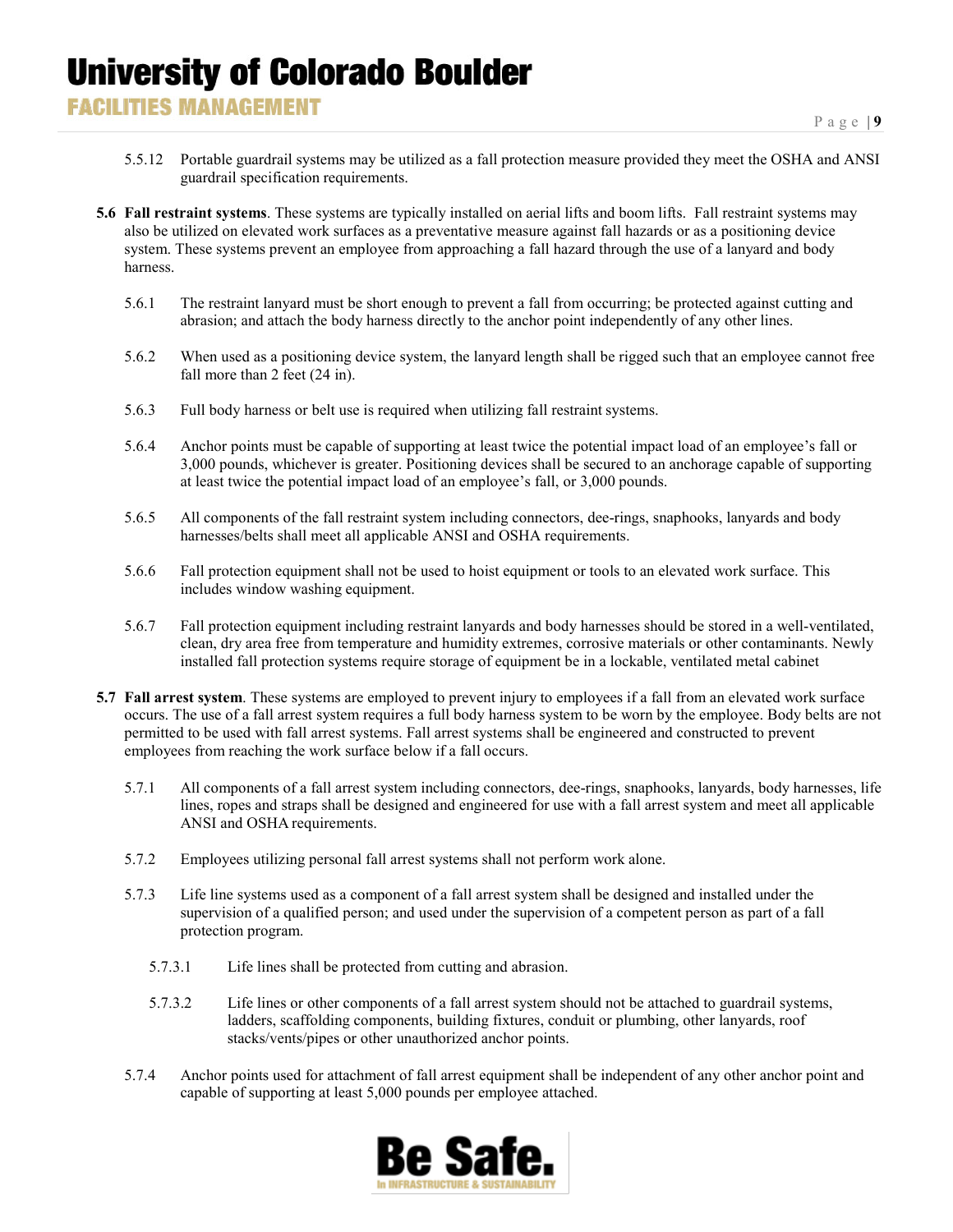- 5.7.5 When stopping a fall, personal fall arrest systems shall:
	- 5.7.5.1 Limit maximum arresting force on an employee to 1,800 pounds
	- 5.7.5.2 Ensure employees can neither free fall more than 6 feet (72 in) or contact any lower level as a result of a fall.
	- 5.7.5.3 Bring an employee to a complete stop and limit maximum deceleration distance to 3.5 feet (42 in).
	- 5.7.5.4 Be capable of withstanding twice the potential impact energy of an employee, falling a distance of 6-feet or the fall distance permitted by the system, whichever is less.
- 5.7.6 The attachment point of the body harness shall be located in the center of the wearer's back near shoulder level.
- 5.7.7 Fall arrest systems are to only be used as personal protective equipment and not to hoist equipment or tools to elevated work surfaces.
- 5.7.8 Fall protection equipment including restraint lanyards and body harnesses should be stored in a clean, dry area free from temperature and humidity extremes, corrosive materials or other contaminants.
- 5.7.9 Personal fall arrest systems and components subjected to impact loading shall be immediately removed from service and shall not be used again for employee protection until inspected and determined by a competent person to be undamaged and suitable for reuse.

#### *Specialized fall protection systems:*

- **5.8 Warning line system**. Warning line systems are typically composed of a physical barrier located near an unprotected side or edge to warn employees they are approaching a fall hazard area during roofing projects affecting large areas of the roof. Warning line system use is restricted to low slope roof top work and shall be used in conjunction with a safety monitoring system at a minimum. These systems may also utilize a guardrail or personal fall arrest system to minimize/eliminate the fall hazard.
	- 5.8.1 Warning line systems shall be erected around all open sides of the roof work area not less than 6 feet (72 in) from the roof edge.
		- 5.8.1.1 If mechanical equipment is being utilized on the roof top, the warning line shall be not less than 6 feet (72 in) from the roof edge parallel to the direction of equipment operation, and not less than 10 feet from the roof edge perpendicular to the direction of the equipment operation.
	- 5.8.2 Points of access, material handling areas, storage areas and hoisting areas shall be clearly delineated and connected to the work area by an access path formed by two warning lines.
		- 5.8.2.1 When the path or point of access is not in use; a rope, wire, chain or other barricade equivalent in strength and height to the warning line shall be placed across the path.
	- 5.8.3 Warning lines shall consist of ropes, wires or chains and supported bystanchions.
		- 5.8.3.1 The line shall be flagged every 6 feet (72 in) with high visibility material.
		- 5.8.3.2 The line shall be supported to ensure the lowest point is not less than 34 inches above the work surface; and not more than 39 inches at its highest point.

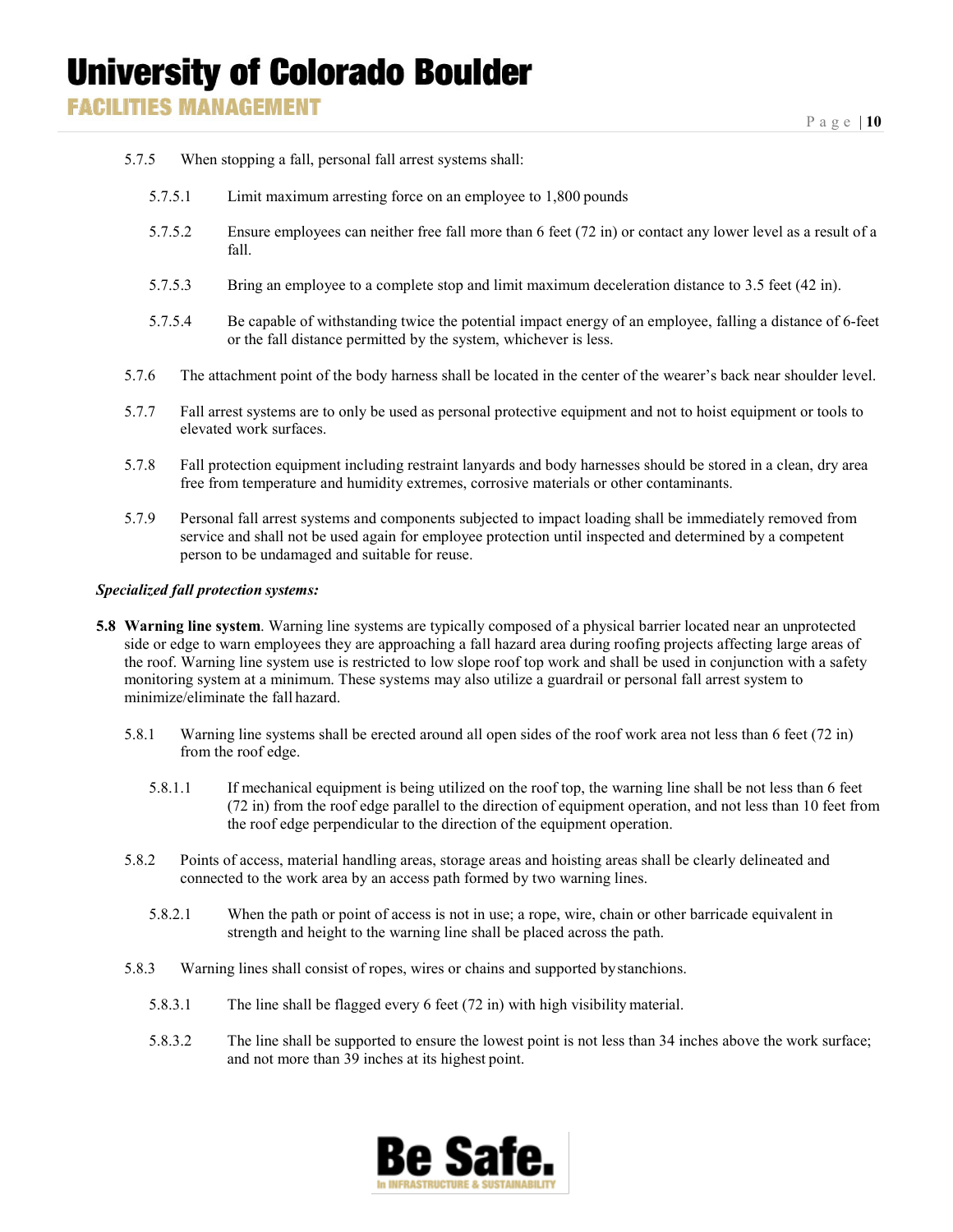### **FACILITIES MANAGEMENT**

- 5.8.3.3 After being erected, with the rope, wire, or chain attached, stanchions shall be capable of resisting, without tipping over, a force of at least 16 pounds applied horizontally against the stanchion, 30 inches above the walking/working surface, perpendicular to the warning line, and in the direction of the floor, roof, or platform edge.
- 5.8.3.4 The rope, wire, or chain shall have a minimum tensile strength of 500 pounds, and after being attached to the stanchions, shall be capable of supporting, without breaking, the loads applied to the stanchions.
- 5.8.3.5 The line shall be attached at each stanchion in such a way that pulling on one section of the line will not result in slack being taken up in adjacent sections.
- 5.8.4 Employees are not permitted to enter the area between the roof edge and warning line unless work is being conducted on that portion of the roof and adequate fall protection measures are in place.
- **5.9 Safety monitoring system**. A safety monitoring system relies on a competent person to monitor the work area and ensure employees are aware of fall hazards as they are working. This system may only be utilized on a low-slope roof and should be considered a last resort for protecting employees from fall hazards.
	- 5.9.1 A competent person must be designated prior to work taking place on a roof top. The competent person, or their designee, who has received adequate training and possesses sufficient knowledge, will act as a safety monitor during work and shall:
		- 5.9.1.1 Be competent to recognize fall hazards;
		- 5.9.1.2 Warn the employee when it appears they are unaware of a fall hazard or are acting in an unsafe manner;
		- 5.9.1.3 Be on the same working surface and within visual distance of the employees performing work;
		- 5.9.1.4 Be close enough to communicate verbally with the employees;
		- 5.9.1.5 Ensure no unauthorized personnel access the work area;
		- 5.9.1.6 Have no other responsibilities which may distract them while performing safety monitoring duties.
		- 5.9.1.7 Have the responsibility to order work stoppage and personnel removal from elevated work areas in the event of dangerous, hazardous, or life threatening circumstances.
	- 5.9.2 Mechanical equipment shall not be utilized where a safety monitoring system is being used as the fall protection method. Additional fall protection measures are required in these situations such as guardrail systems, fall restraint systems, fall arrest systems or warning line systems.
- **5.10 Mobile, temporary anchor point**. Temporary anchor points may be necessary on certain buildings where work must be done within 10 feet of a roof edge and no fall protection equipment is provided on the roof.
	- 5.10.1 A competent person must oversee the set up and use of temporary anchor points.
	- 5.10.2 Temporary anchor points must be ANSI approved and meet all applicable standards for a fall protection anchor point.
	- 5.10.3 Lanyards utilized with a temporary anchor point must not introduce additional hazards to the worker.

#### **6.0 Protection from falling objects**

**6.1** When elevated work is taking place and there is the potential for falling objects to create a hazard to persons on lower

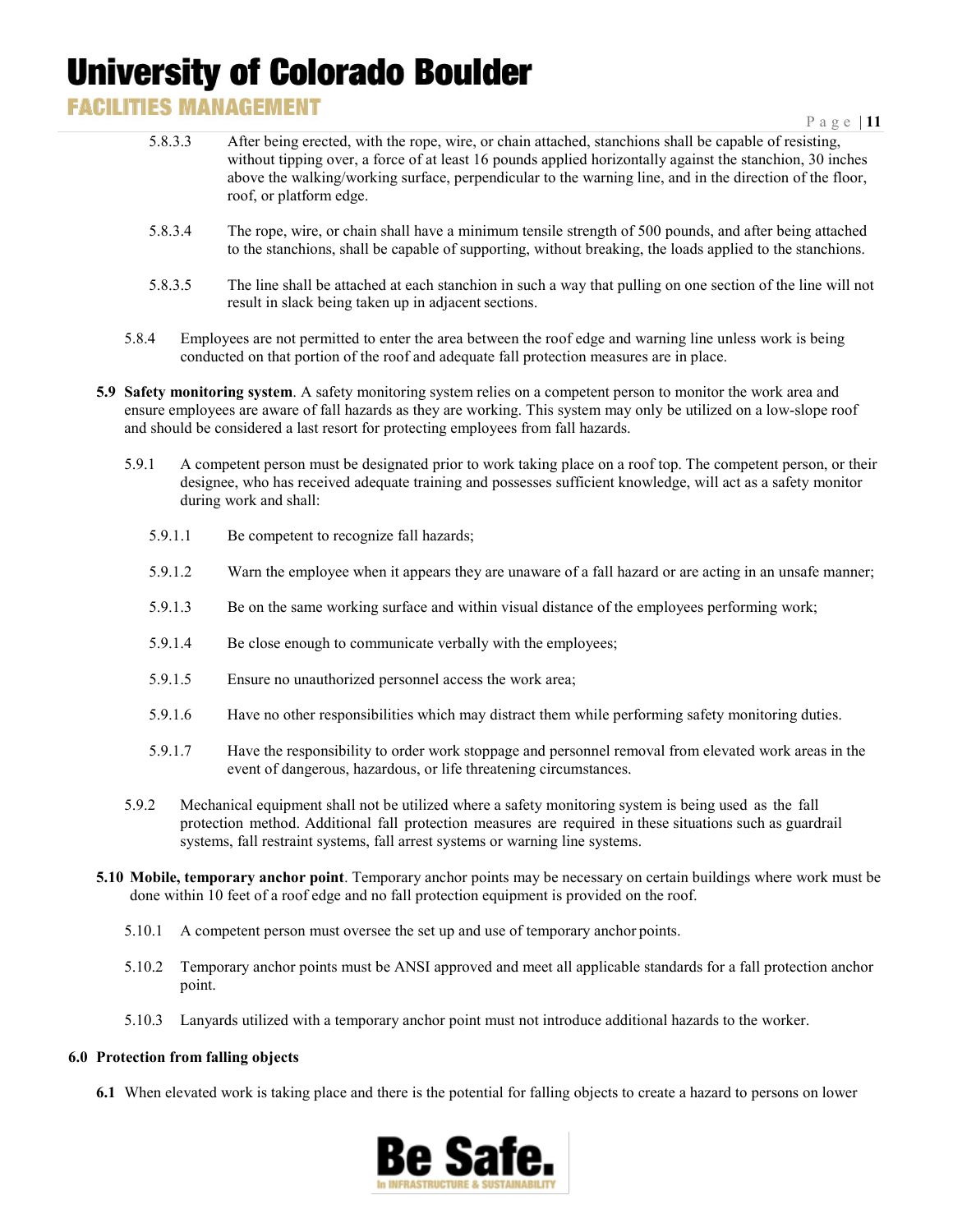### **FACILITIES MANAGEMENT**

levels to an elevated work surface, precaution must be taken to ensure injuries do not occur.

- **6.2** Where the work site is restricted to employees and the public is not allowed access, and the employees are exposed to falling object hazards one of the following precautions should be implemented.
	- 6.2.1 Employees shall wear a hard hat at all times;
	- 6.2.2 Toeboards, screens or guardrail systems are placed on the elevated work surface to prevent objects from falling;
	- 6.2.3 A canopy structure, capable of withstanding a falling object without collapse or penetration, is erected to keep potential fall objects far enough from the edge or the elevated work surface so as not to create a fall hazard;
	- 6.2.4 The area to which objects can fall is barricaded and access to the area is not authorized any time work is being done on an elevated work surface.
	- 6.2.5 Where tolls, equipment, or materials are stacked higher than the top edge of a toe board, paneling or screening shall be erected from the walking/working surface or toe board to the top of the guardrail system's top rail or midrail, for a distance sufficient to protect persons below.
- **6.3** When the elevated work area creates a potential fall hazards where the public may be exposed to falling object hazards one of the following precautions should be implemented.
	- 6.3.1 Redirect public traffic through a barrier system to ensure they do not enter areas where falling object hazards exist;
	- 6.3.2 Erect a structure capable of withstanding impact from a fallen object under which the public may travel.

#### **7.0 Training**

- **7.1** Training shall be provided to all employees performing work on an elevated work surface or who may be exposed to a fall hazard. The training program should enable employees to recognize fall hazards and provide the requirements to be followed to minimize these hazards. Training must be completed and documented prior to employees working in areas where fall hazards exist.
- **7.2** Competent person training should cover the following topics
	- 7.2.1 Fall protection definitions and responsibilities; fall protection standards; harness fitting; inspection, maintenance and storage of fall protection equipment; citations and penalties; types of fall protection systems; testing; rescue operations.
	- 7.2.2 Competent person training is required initially and when changes to the plan occur or as directed by a manager.
- **7.3** Authorized person: Employees exposed to fall hazards as part of their job duties shall be trained in the following areas under the direction of a competent person, to become an authorized person;
	- 7.3.1 The nature of fall hazards in the work area;
	- 7.3.2 Procedures for erecting, maintaining, disassembling and inspecting fall protection systems being utilized;
	- 7.3.3 The use and operation of guardrail systems, fall restraint systems, personal fall arrest systems, warning line systems, safety monitoring systems, and other protection to be used;
	- 7.3.4 The role of each employee in the safety monitoring program, if being incorporated into the fall protection

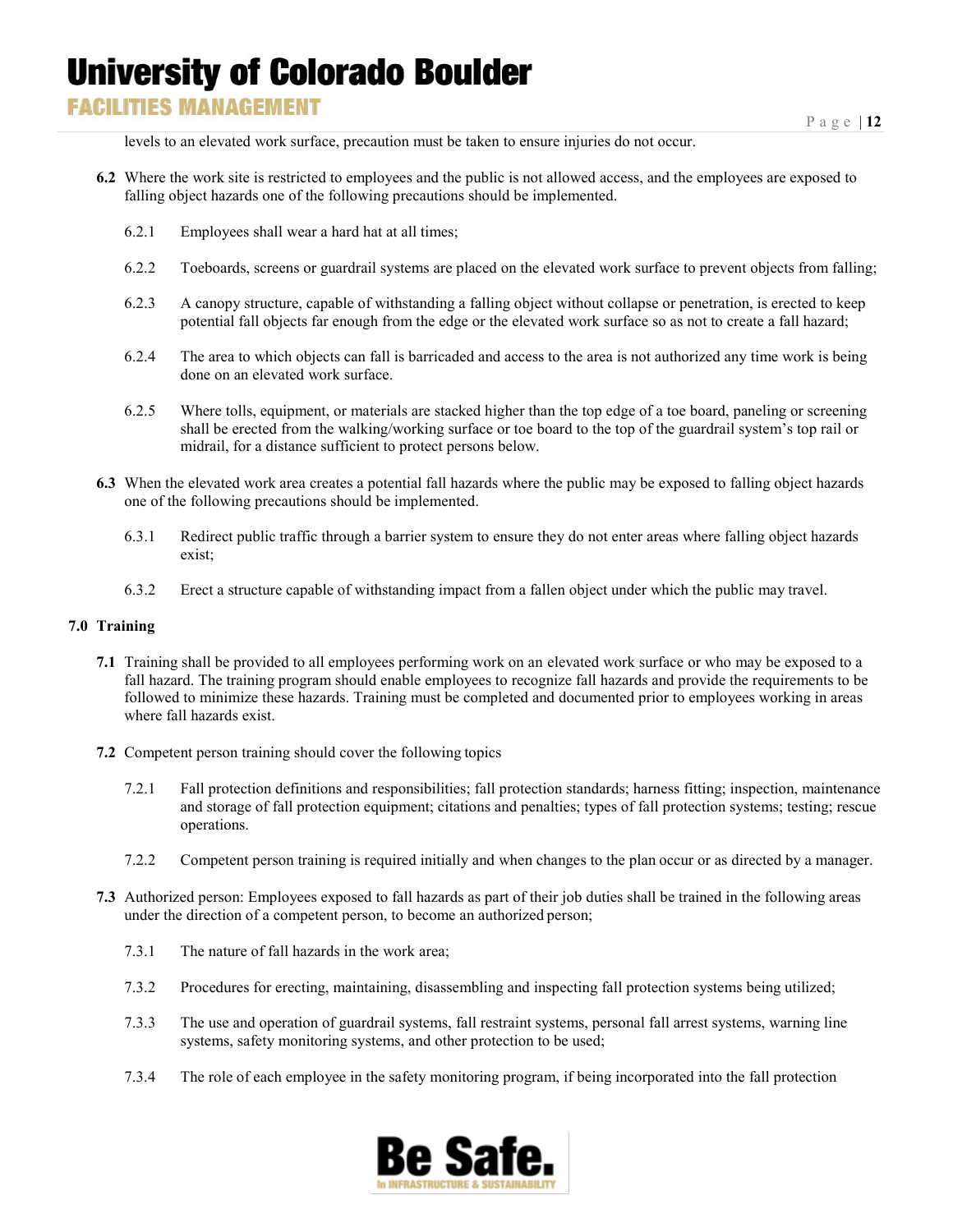**FACILITIES MANAGEMENT** 

program for the work to be performed;

- 7.3.5 Limitations on the use of mechanical equipment during roof work on low-sloped roof tops;
- 7.3.6 Procedures for handling and storage of equipment and materials and the erection of overhead protection;
- 7.3.7 The employee's role in the fall protection program;
- 7.3.8 The applicable standards and regulations affecting the work to be performed;
- 7.3.9 Limitations of fall protection equipment;
- 7.3.10 Personal protective equipment specific to fall protection including use, inspection, care and storage requirements;
- 7.3.11 Authorized person training is required initially and when changes to the plan occur or as directed by a manager.
- **7.4** Employees must demonstrate competency on the proper use of fall protection systems and understanding of this fall protection program.
- **7.5** In addition to the requirements in 7.1, competent individuals shall be trained specifically for the fall protection systems in their work places.
	- 7.5.1 Training shall address inspection and maintenance needs.
- **7.6** Documentation of training shall be maintained for all employees exposed to fall hazards. The documentation must include the employee name, date of training, and name of trainer or employee.
	- 7.6.1 The supervisor must maintain the latest training for all their employees.
- **7.7** Retraining shall be completed when the following occur:
	- 7.7.1 Authorized persons shall complete annual refresher training.
	- 7.7.2 It is suspected that any affected employee who has already received training is no longer competent in the fall protection program;
	- 7.7.3 Changes in the workplace render the current training insufficient;
	- 7.7.4 Changes in the types of fall protection systems in place.
- **7.8** Installations of new fall protection systems are installed on buildings require retraining of the competent individuals by the installing fall protection company or their representative.

#### **8.0 Maintenance & Inspection**

- **8.1** It is the responsibility of Facilities Management to maintain all fall protection systems in place on buildings.
- **8.2** Fall protection equipment including life lines, lanyards, body belts/harnesses, snaphooks and dee- rings shall be inspected prior to each use by the user. Defective equipment shall be taken out of service and rendered not useable. Refer to Appendix A for a sample inspection checklist.
- **8.3** If an employee is involved in an accident where a fall from an elevated work surface occurs, the fall protection system must be placed out of service and inspected by a qualified person to provide service and certify the system is safe for use.

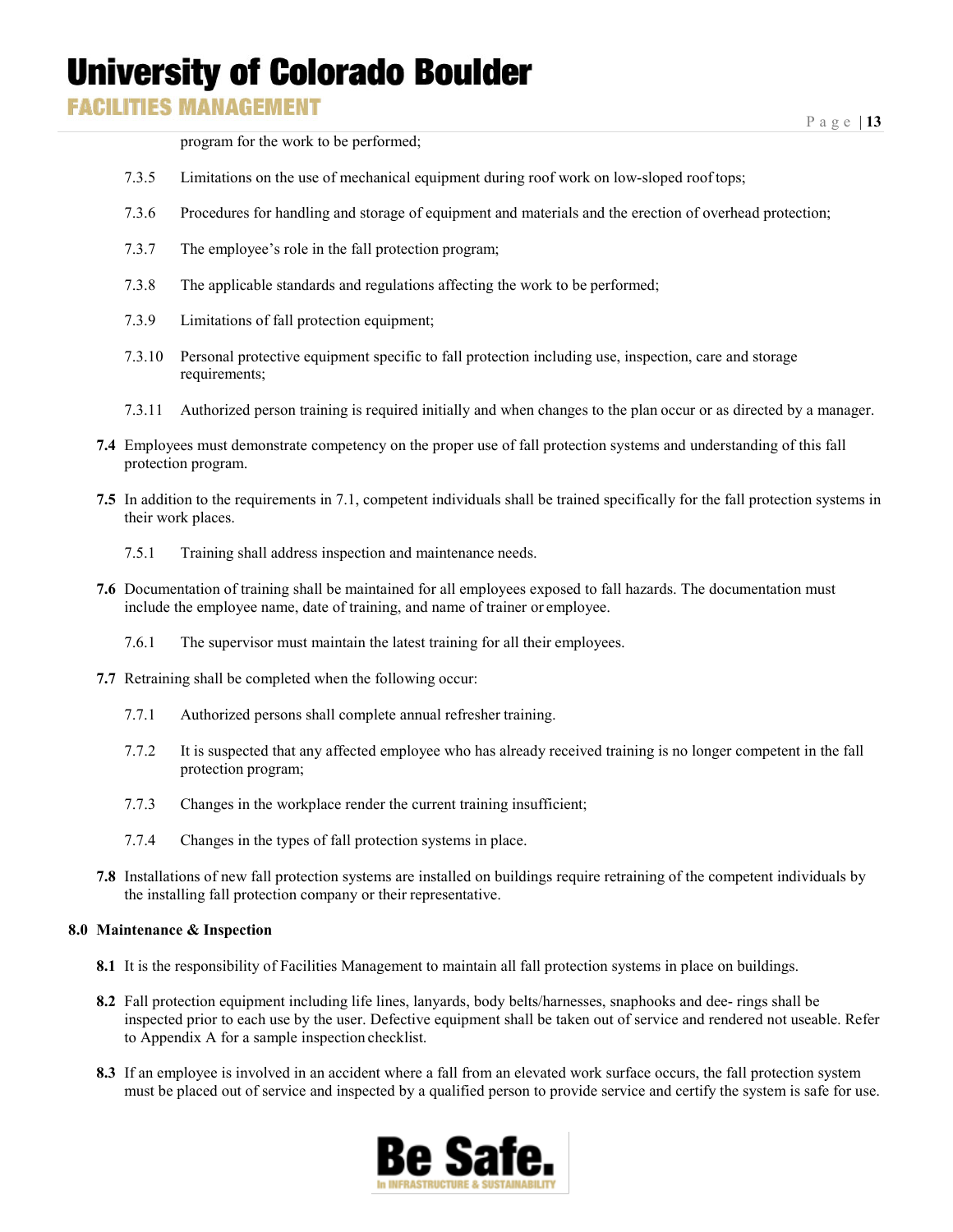### **FACILITIES MANAGEMENT**

Page | **14**

Harnesses, lanyards or other PPE involved in a fall incident may not be placed back into service. PPE involved in a fall or placed under tension, must be rendered useless and discarded.

- **8.4** Temporary fall protection equipment such as warning lines shall be inspected upon erection by a competent individual. If the system is placed under tension as a result of an accident or near miss, the system should be re-inspected to ensure it meets all applicable requirements.
- **8.5** Guardrail systems or parapets should be visually inspected prior to work on an elevated surface. Any deterioration or deficiencies noted, which may cause the fall protection system to fail should be addressed prior to work commencing.

#### **9.0 Recordkeeping**

- **9.1** It is the responsibility of each shop to maintain applicable records for employees and fall protection systems.
- **9.2** Employee training must be maintained for all employees exposed to fall hazards.
- **9.3** All inspection and certification records must be maintained for fall protection systems and PPE.
	- 9.3.1 Information to be included in fall protection system tracking includes the following:
		- 9.3.1.1 Building name
		- 9.3.1.2 Building number
		- 9.3.1.3 Status
			- Installed complete roof
			- Partial roof protection
			- In progress
			- Certified
		- 9.3.1.4 Type of design/system
		- 9.3.1.5 Year installed
		- 9.3.1.6 Latest annual inspection date
		- 9.3.1.7 Latest qualified person certification date
		- 9.3.1.8 Equipment manufacturer
		- 9.3.1.9 Competent person
- **9.4** Rescue operations must be developed by the competent person for each system or project where fall hazards exist.

#### **10.0 Rescue Operations**

**10.1** When a personal fall arrest system is utilized as a fall protection measure, the competent person must develop rescue operations to ensure employees can be safely rescued from the fall. Rescue operations can be accomplished in a variety of ways. Specific operations, "Rescue Plans", should be developed based on the job being performed to ensure the safest method of rescue is employed. Rescue Plans should be thoroughly thought out for each area where fall protection systems are installed. A "one plan fits all" approach will not result in a successful Rescue Plan.

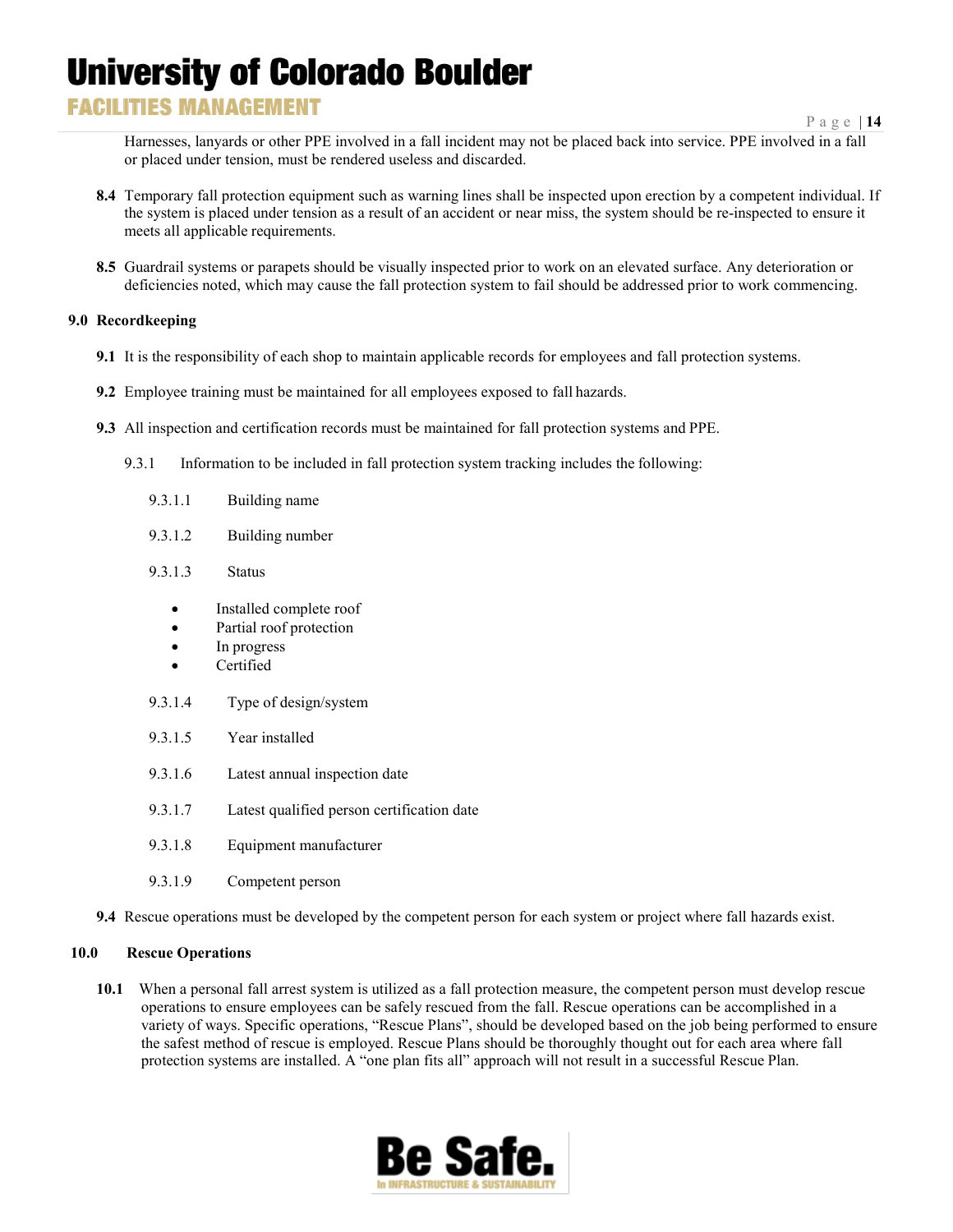### **FACILITIES MANAGEMENT**

- **10.2** Employers are responsible for providing prompt rescue of employees in the event of a fall or assuring that employees are able to rescue themselves. Each Rescue Plan should be a written document detailing the rescue procedure, equipment needed to perform rescues and the personnel to be involved in the rescue.
- **10.3** A Rescue Plan is a preplanned strategy to safely retrieve an individual or individuals in the event of a fall and can include the following elements.
	- 10.3.1 Self-Rescue: If the fallen employee is capable of rescuing themselves by utilizing existing fall protection equipment or self-provided rescue equipment.
	- 10.3.2 Assisted Rescue: If the fallen employee is unable to perform self-rescue, other trained personnel ensure the fallen employee is brought to safety using adequate means.
	- 10.3.3 Calling "9-1-1" is NOT a Rescue Plan, although paramedics should be called in the event of a fall to treat the fallen employee(s) for any injuries sustained.
- **10.4** Requirements of a Rescue Plan include the following:
	- 10.4.1 Identify a fall has occurred within 2 minutes of the fall.
	- 10.4.2 Reach the fallen employee within 5 minutes of the fall.
	- 10.4.3 Successfully rescue the fallen employee within 10 minutes of the fall.
- **10.5** Other elements or considerations to keep in mind when developing Rescue Plansinclude:
	- 10.5.1 The type of work environment is present:
		- 10.5.1.1 Indoors vs. outdoors
		- 10.5.1.2 Weather conditions
		- 10.5.1.3 Day vs. night

#### **11.0 Contractors**

- **11.1** Contractors performing work on buildings equipped with fall protection systems must be fully trained prior to conducting work and must comply with the fall protection system standards.
- **11.2** Contractors performing work as part of a construction project where fall hazards exist must develop and implement a fall protection program to protect contract employees from fall hazards.
- **11.3** Contractors are responsible for supplying and maintaining their equipment as required by OSHA and ANSI regulations and standards.

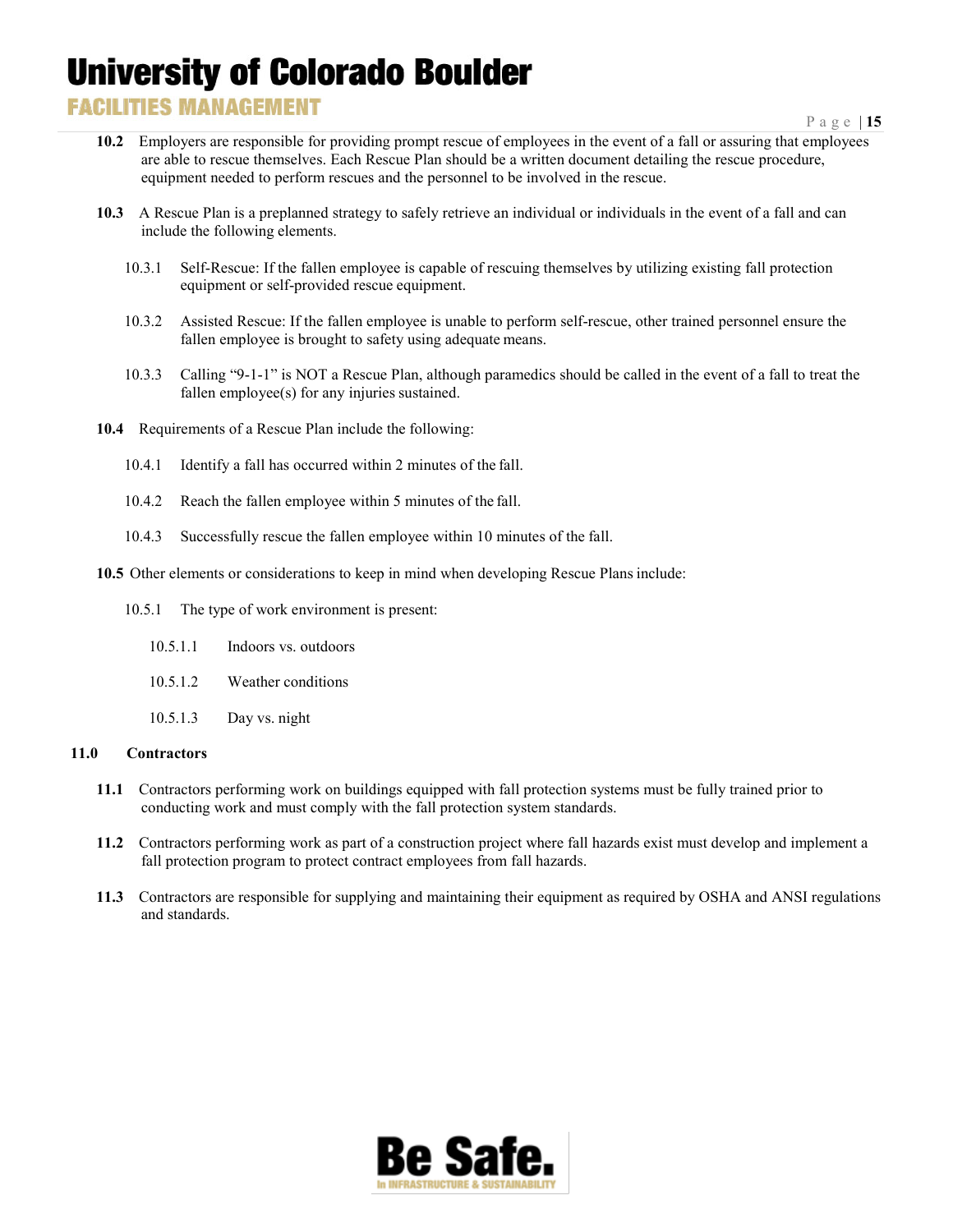**FACILITIES MANAGEMENT** 

#### **PART 2 – ELEVATED WORK**

#### **1.0 Introduction**

- **1.1** Elevated work poses a safety hazard if the equipment is not utilized and maintained properly. This program provides information for users of elevated work equipment to safely perform their job duties.
- **1.2** Elevated work involves any work conducted above the substrate. Equipment used to vertically elevate a worker above the substrate includes, but is not limited to, aerial devices (i.e. scissor lifts, aerial lifts, boom buckets), scaffolding and ladders.
- **1.3** Purpose: The elevated work program is developed and maintained to provide safety related information to users of these devices and minimize injuries as a result of improper use.
- **1.4** Scope: This program covers all Facilities Management personnel including staff and contractors utilizing equipment to perform elevated work on under Facilities Management work orders, projects and contracts.

#### **2.0 Responsibilities**

- **2.1** Facilities Management Safety Officer:
	- 2.1.1 Responsible for program development, consultation and plan update assistance.
	- 2.1.2 Provide training and program implementation assistance to all departments within Facilities Management.

#### **2.2** Shops:

- 2.2.1 Elevated work program implementation;
- 2.2.2 Maintenance of equipment;
- 2.2.3 Training of personnel assigned to conduct elevated work; and
- 2.2.4 Inspections and safe use of equipment.
- **2.3** Supervisor:
	- 2.3.1 Supervisors of employees required to utilize elevated work equipment must be knowledgeable in this program and be capable of recognizing hazards associated with elevated work equipment and share this information with employees in their department.
	- 2.3.2 Act as, or another delegate employee as the "competent person" experienced, trained and competent with elevated work equipment through appropriate training and hands-on experience
	- 2.3.3 Responsible for implementation and ensuring shop employees have received the proper elevated work training prior to use of equipment.
- **2.4** Employees:
	- 2.4.1 Must be appropriately trained in the contents of this program, knowledgeable of the specific equipment they work with and able to recognize hazards and equipment deficiencies related to elevated work.
	- 2.4.2 Employees will not use elevated work equipment when it is not safe to do so and will report all unsafe

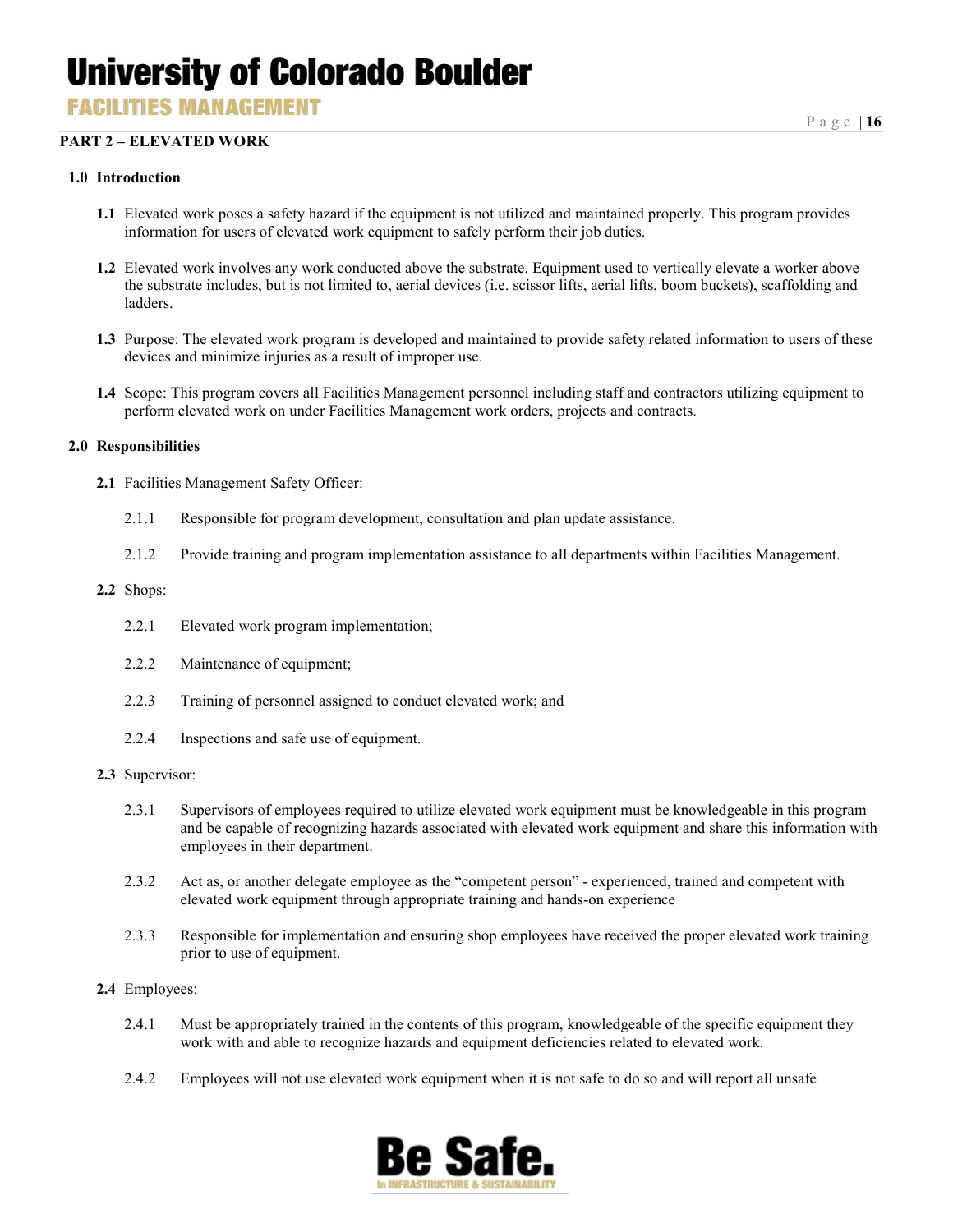**FACILITIES MANAGEMENT** 

Page | **17**

conditions to their supervisors.

#### **3.0 Definitions**

- **3.1** *Aerial lift:* any device (vehicle-mounted; telescoping or articulating) used to position personnel.
- **3.2** *Anchor point/Anchorage:* secure point of attachment for lifelines, lanyards or deceleration devices.
- **3.3** *ANSI:* American National Standards Institute.
- **3.4** *Body harness:* straps which may be secured about the employee in a manner that will distribute the fall arrest forces over at least the thighs, pelvis, waist, chest and shoulders with means for attaching it to other components of a personal fall arrest system.
- **3.5** *Certified operator:* a person who is trained to operate aerial lifts and utilize elevated work platforms.
- **3.6** *Competent person:* a person who is capable of identifying existing and predictable hazards in the surroundings or working conditions which are hazardous to employees and has the authorization to take prompt corrective measures to correct them.
- **3.7** *Elevated work platform:* surfaces on which operators work as part of an aerial device.
- **3.8** *Fall arrest system:* a system used to arrest an employee in a fall from a working level. It consists of an anchorage, connectors, a body belt or body harness and may include a lanyard, deceleration device, lifeline or suitable combinations of these. As of January 1, 1998, the use of a body belt for fall arrest is prohibited.
- **3.9** *Fall restraint system:* fall protection system, which prevents an employee from approaching a fall hazard through the use of a lanyard and body harness.
- **3.10** *Ladder:* Ladders are structures made of fiberglass, wood, metal, etc., commonly consisting of two sidepieces between which a series of bars or rungs are set at suitable distances, forming a means of climbing up or down to access elevated work surfaces.
- **3.11** *Lanyard:* a flexible line of rope, wire rope or strap which generally has a connector at each end for connecting the body belt or body harness to a deceleration device, lifeline or anchorage.
- **3.12** *Load:* for all ladders (fold out, leaning and fixed), the load to be placed on the ladder equals the person's body weight plus materials and tools being used; scaffolds must be able to support at least four times the maximum intended load.
- **3.13** *Mobile lift:* a combination of an aerial device, its vehicle and related equipment.
- **3.14** *Observation tower:* engineered stationary elevated work platforms to be used for observing surrounding events.
- **3.15** *OSHA:* Occupational Safety and Health Administration.
- **3.16** *Scaffolding:* system composed of poles and planks to provide elevated work platforms.

#### **4.0 Mobile Lifts**

- **4.1** Mobile lifts include a variety of equipment including, but not limited to, scissor lifts, articulating boom lifts, truck mounted lifts, etc. Mobile lifts may be powered or manual and serve to elevate the worker to the required area while providing specific safety features to minimize/eliminate the risk of injury.
- **4.2** This section addresses the general use, inspection, maintenance and personal protective equipment associated with the

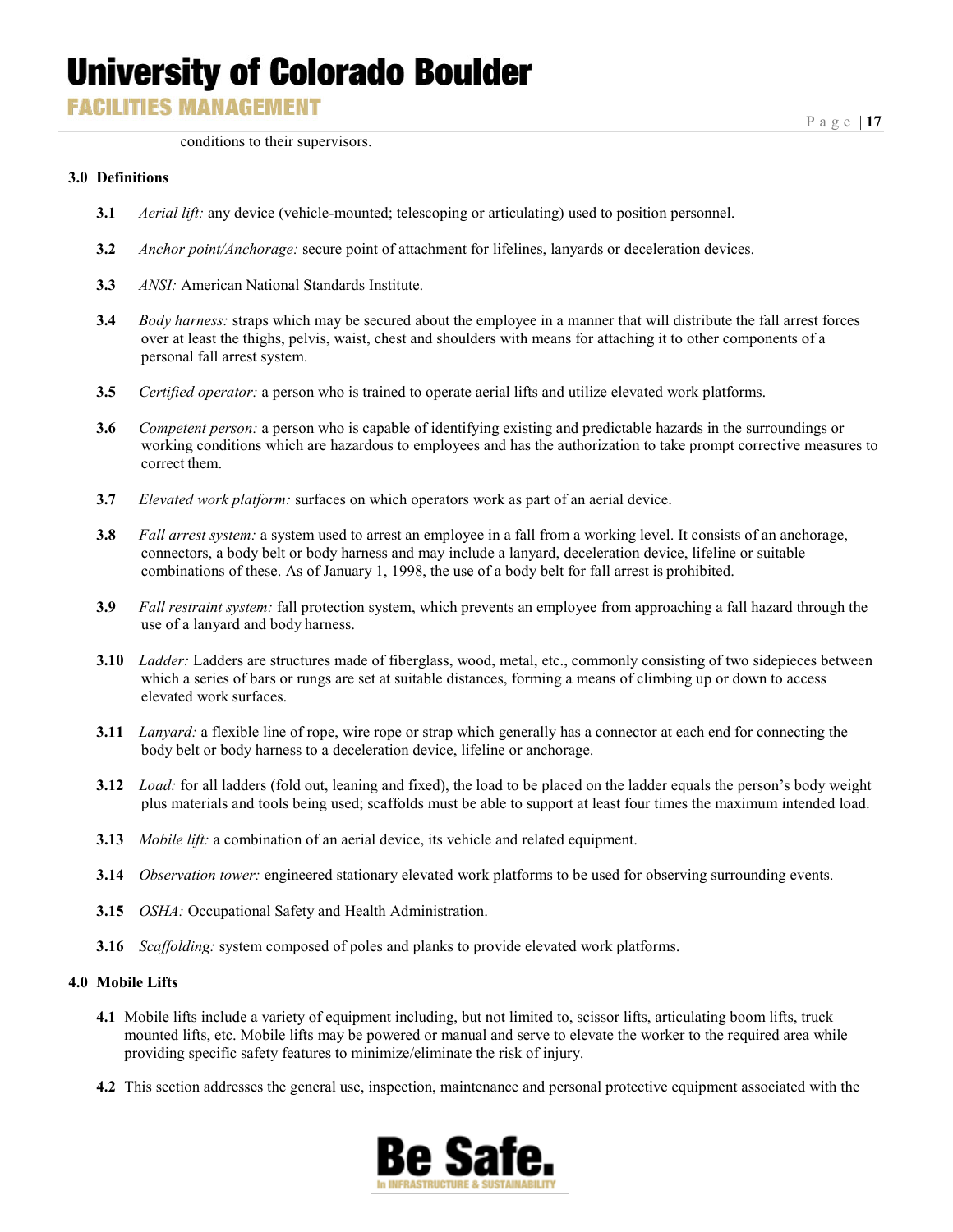### **FACILITIES MANAGEMENT**

Page | **18**

use of aerial lifts. It is the responsibility of the operator, their supervisor and the department to adhere to the manufacturer's specific instructions and safety precautions at all times during the use of aerial lifts.

- **4.3** Aerial lifts must meet all applicable design criteria including, but not limited to the following:
	- OSHA 29 CFR 1910.67-Powered platforms, Manlifts and vehicle-mounted work platforms
	- ANSI A92.5-2006: Boom supported elevating work platforms
	- ANSI A92.6-2006: Self-propelled elevating work platforms
	- ANSI A92.2-2009: Vehicle-mounted elevating and rotating aerial devices
	- ANSI A92.3-2006: Manual propelled elevating aerial platforms
- **4.4 Pre-use inspection**: Each aerial lift will be inspected prior to use by the certified operator. The purpose of the pre-use inspection is to ensure there are no deficiencies related to the lift equipment and no additional hazards associated with the task being completed using the lift. Additional hazards include adverse weather, electrical, vehicular and pedestrian traffic control and surface conditions and are covered in detail in Section 8 of this plan.
	- 4.2.1 The pre-use inspection will identify conditions, which may render the use of the equipment unsafe. If any condition is noted during the pre-use inspection, which may render the equipment unsafe, the equipment will be tagged "out of service", the operator will notify their supervisor of the deficiency and the equipment will not be utilized until deficiencies are corrected.
	- 4.2.2 Pre-use inspections will consist of visual and operational checks of all components of the aerial lift system and associated work conditions. Manufacturer recommendations should be followed to address specific items to be included during the pre-use inspections. It is the responsibility of the department's staff to develop comprehensive inspections to be used for each type of aerial lift. Appendix A provides an example of an aerial lift pre-use inspection checklist. At a minimum, the inspection process should address the following areas:

#### 4.2.2.1 Visual checks:

- Cracked welds
- Bent or broken structural components
- Hydraulic and fuel lines
- Controls and cables
- Wiring
- Tire condition
- Fuel
- Platform condition
- Personal protective equipment
- Guardrail systems
- 4.2.2.2 **Operational checks**: platform and ground controls should be operated while in a lowered position to ensure they perform their intended functions.
- 4.2.2.3 **Work condition checks**: this portion of the inspection deals with the conditions in which the lift will be operated and the surrounding environment. Specific details regarding hazards associated with aerial lift use are provided in Section 8 of this plan and includes:
	- Uneven surfaces
	- Ditches, drop-offs, and holes in the driving surface

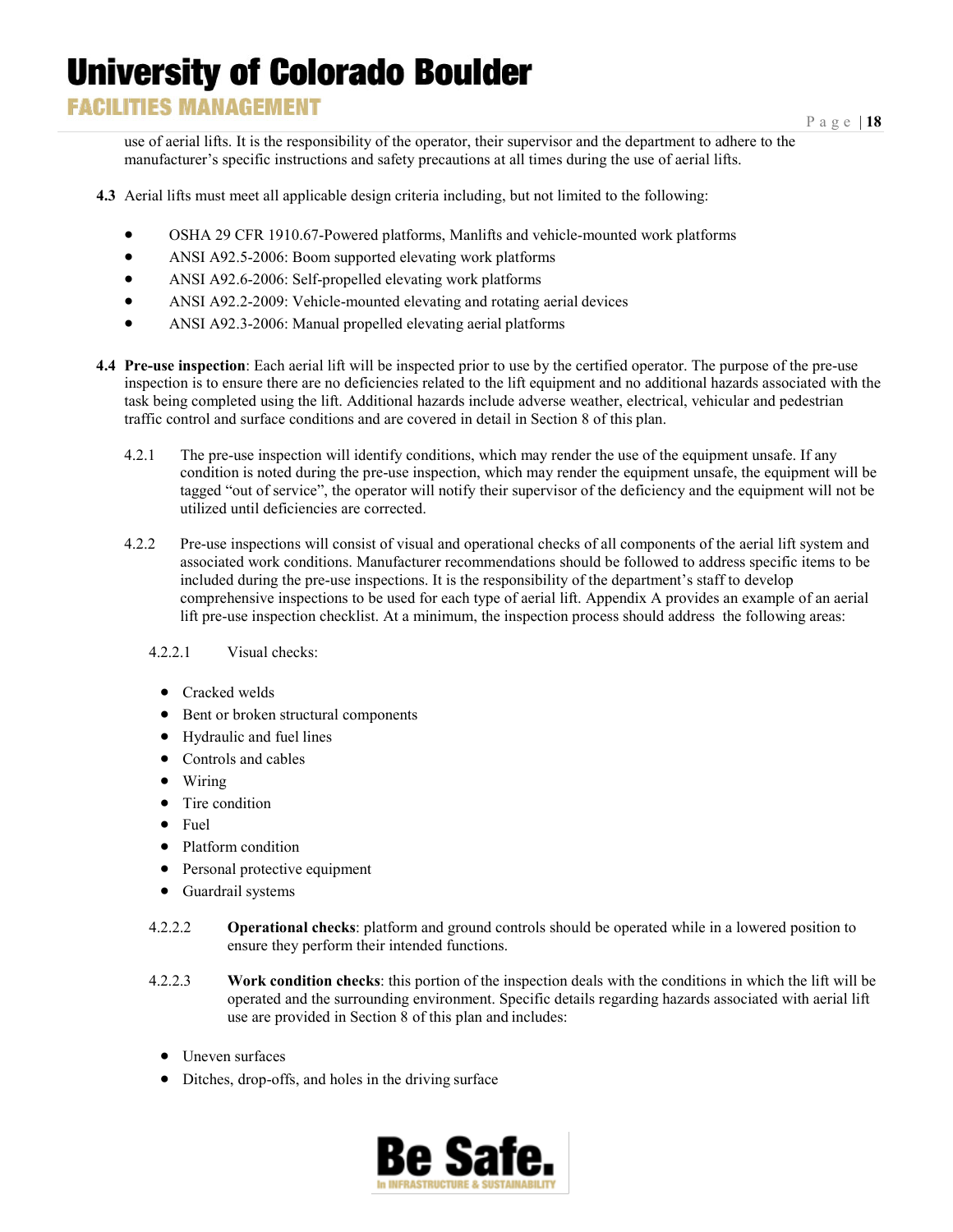**FACILITIES MANAGEMENT** 

- Debris
- Overhead obstructions, including electrical lines
- Safe clearance
- Adverse weather
- Vehicular and pedestrian traffic control
- **4.5 General requirements for use**. It is the responsibility of the operator to review the manufacturer specifications for the aerial lift being used and be familiar with the safe operation of the equipment. The following general requirements for use of an aerial lift should be followed at all times:
	- 4.5.1 Operators will not wear loose clothing or accessories, which may become caught in moving parts. Long hair must be tied back and protected against being caught in moving parts.
	- 4.5.2 Guardrails must be installed and access gates or openings must be closed prior to raising the platform.
	- 4.5.3 The manufacturer's load capacity will not be exceeded.
	- 4.5.4 The operator(s) will maintain footing on the lift floor during operation. The use of railings, planks, ladders or any other devices on the platform for achieving additional height is prohibited.
	- 4.5.5 Appropriate fall protection (lanyard and body harness) will be made available to the operator and used by aerial lift operators when required/recommended as per the manufacturer's specifications.
		- 4.5.5.1 Anchor points designed for use with a fall protection system will be used as a tie-off point. Use of railings or points outside the lift cage as an anchor point is prohibited.
	- 4.5.6 The operator will not exit the work platform while elevated unless the elevated work area is inaccessible by other means; exiting is being used as an anti-fatigue measure; it is a safer method of reaching an elevated work area; and the operation is approved by the supervisor.
		- 4.5.6.1 If exiting the lift platform is approved, appropriate fall protection must be provided.
		- 4.5.6.2 Exit from an elevated platform will occur only through a gate.
		- 4.5.6.3 Fall protection must be transferred from the aerial lift to the elevated work area prior to exiting the lift platform.
	- 4.5.7 Aerial lifts should be moved in the lowered position. Only aerial lifts equipped with manufacturer installed platform controls for horizontal movement may be moved while in the elevated position.
		- 4.5.7.1 If the lift is to be moved in an elevated position, the operator will ensure a clear path of travel and safe clearances from ground and overhead obstacles.
		- 4.5.7.2 A ground level spotter should be utilized during elevated movement operations.
	- 4.5.8 If the aerial lift is equipped with outriggers or stabilizers, they will be used as per the manufacturer's specifications.
	- 4.5.9 Surface slope should be taken into consideration when using an aerial lift and operation should only occur on smooth level surfaces or within the slope limitations provided by the manufacturer specifications.
	- 4.5.10 Vehicle mounted aerial lifts will have the brakes set and wheels chocked prior to elevating the platform.

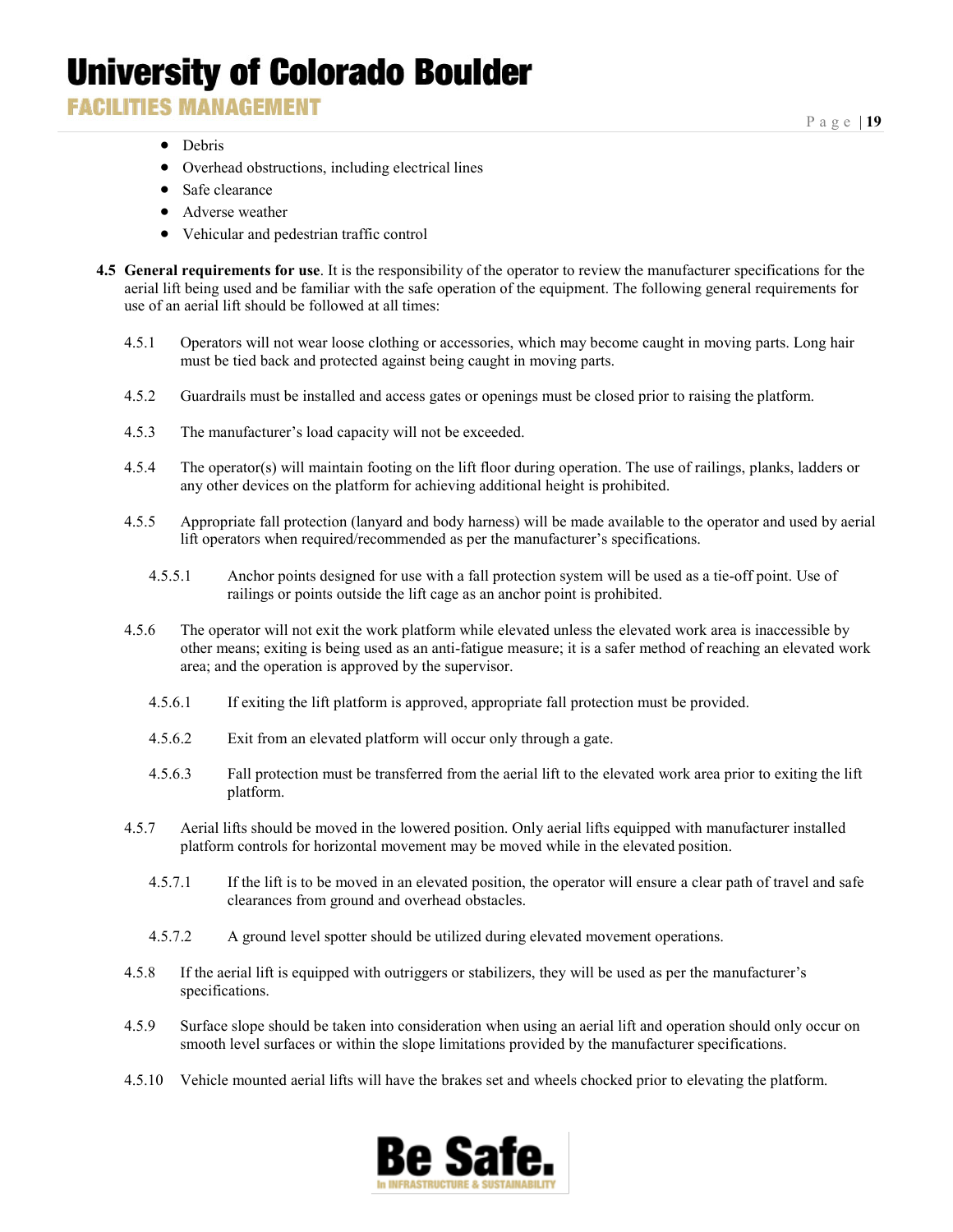- 4.5.11 Altering, modifying or disabling safety devices on the aerial lift are prohibited.
- 4.5.12 At no time should the work platform be positioned against another object to steady the platform.
- 4.5.13 Two persons will be present during aerial lift operation.
- 4.5.14 Prior to lowering the work platform, the operator will ensure appropriate clearance below the work area.
- 4.5.15 Horseplay and/or stunt driving is prohibited.
- **4.6 Aerial lift maintenance**. Aerial lifts utilized from an equipment rental company should be appropriately maintained by the equipment owner.
	- 4.6.1 The shop will ensure any equipment rented is appropriately maintained.
	- 4.6.2 Aerial lifts will be maintained as required by the equipment manufacturer by a competent individual.
	- 4.6.3 Deficiencies noted during pre-inspection or during operation will be addressed by the competent person prior to placing the equipment back in service.
- **4.7** Personal protective equipment.
	- 4.7.1 Fall protection will be used when operating aerial lifts.
		- 4.7.1.1 When an anchor point is provided on the lift by the equipment manufacturer, an appropriate fall arrest or fall restraint system must be utilized by the operator. The operator will be trained in the safe use of a fall protection system prior to operating the lift.
		- 4.7.1.2 In some cases, the guardrail system installed on the lift is suitable fall protection equipment. If the lift is equipped with an anchor point in addition to a guardrail system, fall arrest/restraint devices including lanyards and body harness/belt will be used by the operator.
			- Tying a lanyard off to an adjacent pole, structure, or equipment while operating the lift is prohibited.
		- 4.7.1.3 It is the responsibility of the supervisor to develop rescue operations for situations if a fall occurs..
	- 4.7.2 Other types of personal protective equipment including head, eye and hand protection will be utilized based on the work being performed by the operator.

#### **5.0 Ladders**

- **5.1** Ladders are structures made of fiberglass, wood, metal, etc., commonly consisting of two sidepieces between which a series of bars or rungs are set at suitable distances, forming a means of climbing up or down to access elevated work surfaces. Typically, ladders are self- supporting (foldout), non-self-supporting (leaning) and mounted (fixed).
- **5.2** All ladders used by department personnel or contractors, must meet the requirements set forth by OSHA 29 CFR 1926.1053-Ladders.
- **5.3** General requirements. The weight of the person and the equipment/materials being used will not exceed the manufactures load rating. The following outlines ladder load ratings:

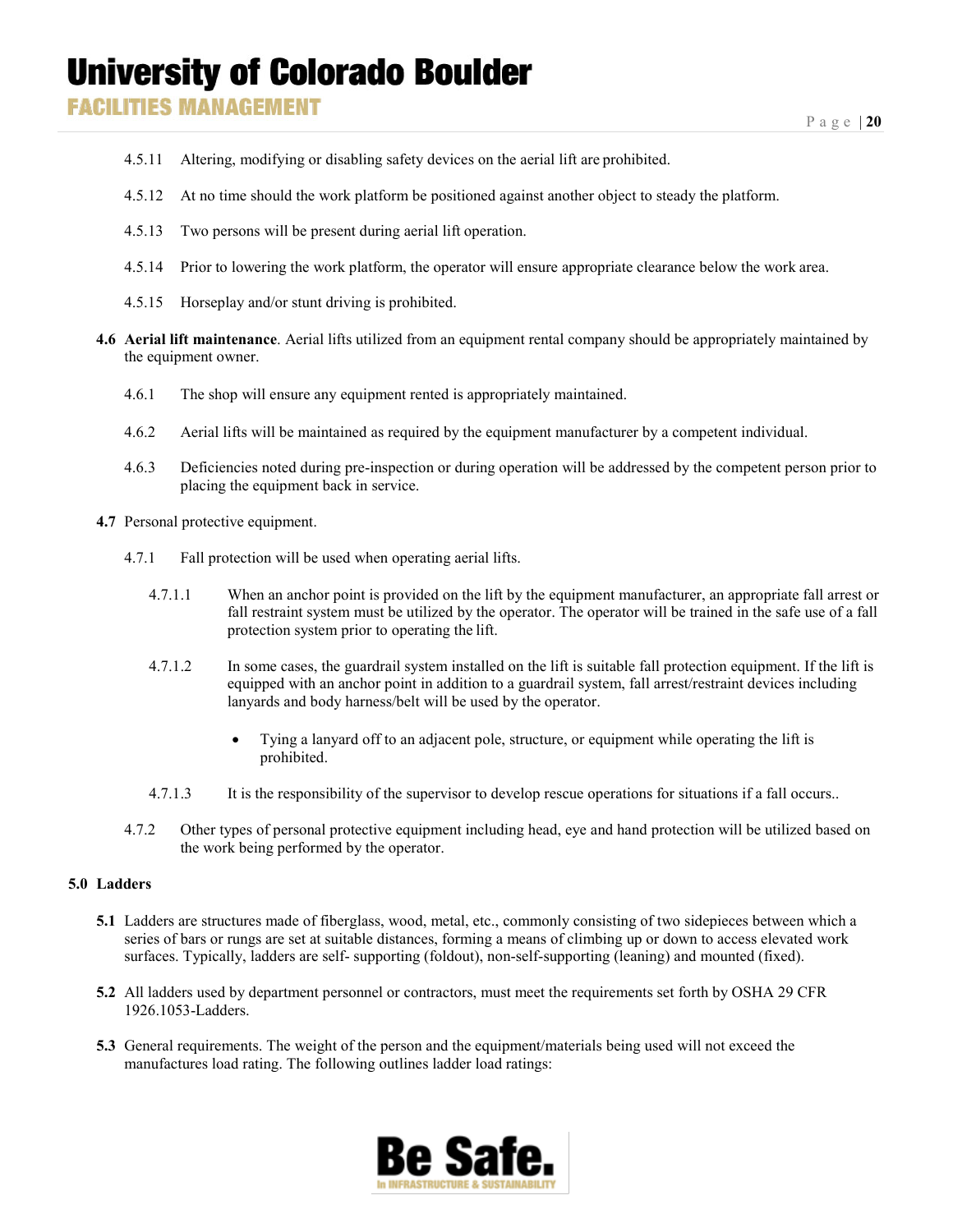**FACILITIES MANAGEMENT** 

#### Page | **21**

| <b>Type</b> | <b>Load Rating</b>              | <b>Working Load (pounds)</b> |
|-------------|---------------------------------|------------------------------|
| <b>IAA</b>  | Industrial – Special Heavy Duty | 375                          |
| IA          | Industrial - Extra Heavy Duty   | 300                          |
|             | Industrial - Heavy Duty         | 250                          |
| $_{\rm II}$ | Commercial – Medium Duty        | 225                          |
| Ш           | Household – Light Duty          | 200                          |

#### **5.4** Specific types of ladders.

- 5.4.1 Step Ladders
	- 5.4.1.1 Do not use the top or top step of a step ladder as a step
	- 5.4.1.2 Do not use the cross bracing for climbing unless specifically designed with steps on the front and rear for climbing
	- 5.4.1.3 Metal spread bars or locking devices must be provided on step ladders to hold the front and back sections in an open position when the ladder is being used
	- 5.4.1.4 Do not use a step ladder without the metal spread bar or locking device in a locked position

#### 5.4.2 Portable ladders

- 5.4.2.1 The minimum clear distance between side rails for all portable ladders must be 11.5 inches. In addition, the rungs and steps of portable metal ladders must be corrugated, knurled, dimpled, coated with skidresistant material or treated to minimize slipping.
- 5.4.2.2 When portable ladders are used for access to an upper landing surface, the side rails must extend at least three feet above the upper landing surface. When such an extension is not possible, the ladder must be secured and a grasping device, such as a grab rail, must be provided to assist workers in mounting and dismounting the ladder.

#### 5.4.3 Fixed ladders

- 5.4.3.1 If the total length of the climb on a fixed ladder equals or exceeds 24 feet, it must be equipped with ladder safety devices (i.e. fall protection). An alternative to the aforementioned ladder safety device would include a self-retracting lifeline and rest platforms set at intervals not to exceed 150 feet. Another alternative would include a cage or well and multiple ladder sections with each ladder section not to exceed 50 feet. However, these ladder sections must be offset from adjacent sections and must have landing platforms at maximum intervals of 50 feet.
- 5.4.3.2 Individual rungs on fixed ladders must extend 42 inches above the access level or landing platform either by a continuation of the rung spacings as horizontal grab bars or by providing vertical grab bars that have the same spacing as the horizontal grab bars.

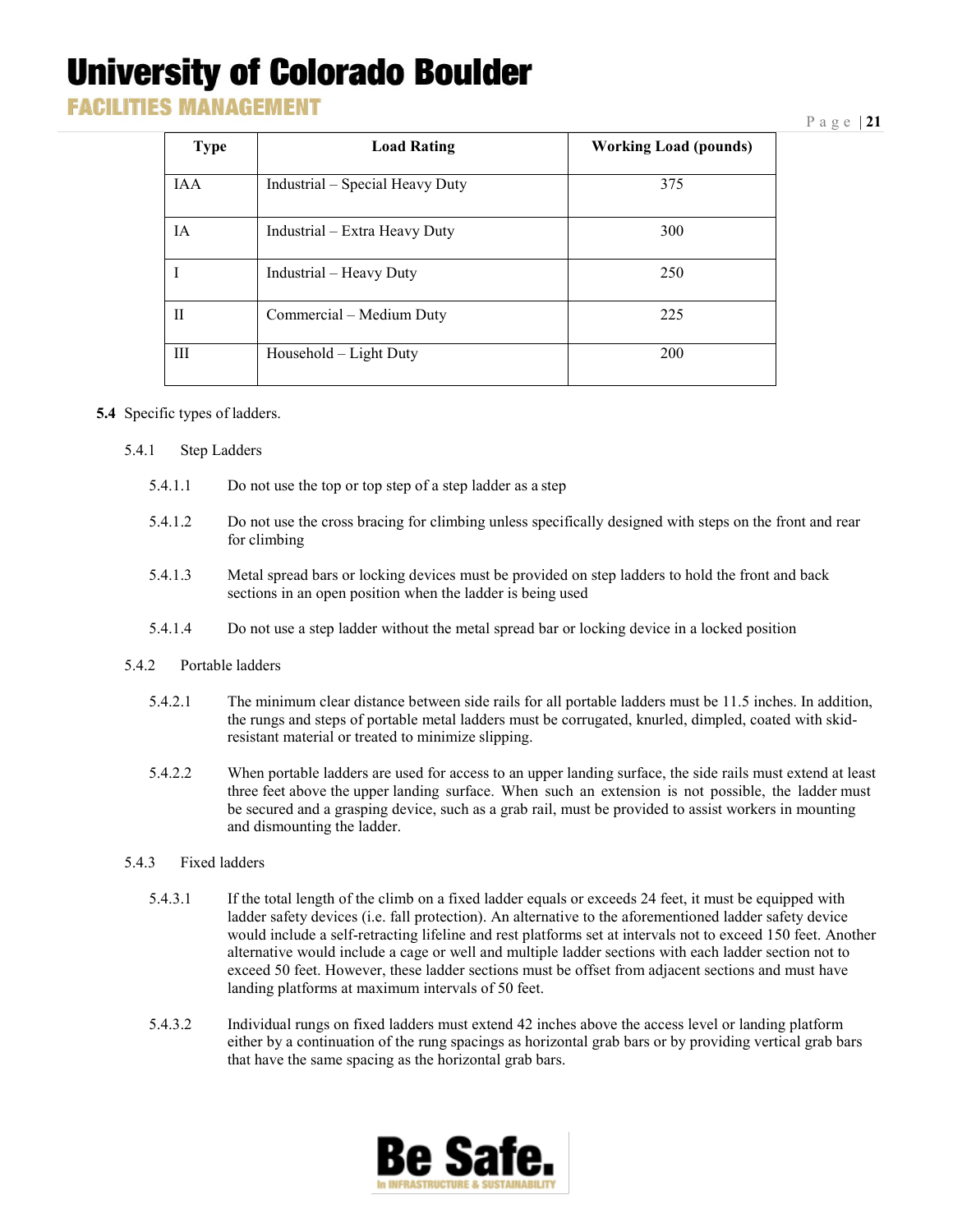### **FACILITIES MANAGEMENT**

- 5.4.3.3 Step-across distance between the center of the steps or rungs of fixed ladders and the nearest edge of a landing area must be no less than seven inches and no more than 12 inches. A landing platform must be provided if the step-across distance exceeds 12 inches.
- 5.4.3.4 Fixed ladders must be used at a pitch no greater than 90 degrees from the horizontal, measured from the back side of the ladder.
- **5.5** Ladder Safety. Whenever ladders are used, the following safety guidelines will be followed for all types of ladders:
	- Always read and follow all manufactures labels/markings on the ladder
	- Always look for overhead power lines before moving or setting up a ladder
	- Avoid using a metal ladder near power lines or exposed energized electrical equipment
	- Always inspect a ladder prior to use (see Pre-Use Ladder Checklist in Appendix B)
	- A damaged ladder must be tagged as "Do Not Use" and taken out of service until repaired or discarded
	- Always maintain a three point contact with the ladder (two hands and one foot or two feet and one hand)
	- Keep your body near the middle of the step and always face the ladder while climbing
	- Ladders must be free of any slippery material on the rungs, steps or feet
	- Do not use a step ladder as a single ladder or in a partially closed position
	- Use a ladder only on a stable and level surface, unless it has been secured (top or bottom) to prevent displacement
	- Do not place a ladder on boxes, barrels or other unstable bases to obtain additional height
	- Do not move or shift a ladder while a person or equipment is on the ladder
	- A leaning ladder used to access an elevated surface must extend at least three feet above the point of support
	- Do not stand on the three top rungs of a leaning ladder
	- Always set the base of a leaning ladder one-foot out horizontally from the support for every four feet the ladder extends vertically
	- A ladder placed in any location where it can be displaced by other work activities must be secured to prevent displacement or a barricade must be erected to keep traffic away from the ladder
	- Be sure that all locks on a non-self-supporting ladder are properly engaged
	- Ladders should never be painted (with the exception of metal ladders) due to potential of masking damage (i.e. dry rot, cracks orsplinters)

#### **5.6** Training

5.6.1 It is the responsibility of supervisors (or a competent person) to train all personnel using ladders to recognize the hazards associated with the type of ladder being used and be instructed on how to minimize hazards.

#### **6.0 Scaffolding**

- **6.1** Scaffolding is a temporary structure for holding workers and materials during [the](http://dictionary.reference.com/browse/the) erection, repair or decoration of a building. Scaffolding will be erected by a competent person who is properly trained. All scaffolding exceeding 125 feet in height must be designed by a registered professional engineer. All scaffolding must meet the construction requirements as set forth by OSHA 29 CFR 1926 Subpart L - Scaffolds.
- **6.2** Fall protection or fall arrest. All employees working 10 feet above the ground or above the next lower level will be protected from falls by using either guardrails or a fall arrest system.
	- 6.2.1 Guardrail height. The height of the top rail for scaffolds must be between 36 inches and 45 inches.
	- 6.2.2 Crossbracing. When the cross point of the crossbracing is going to be used as a top rail, it must be between 38

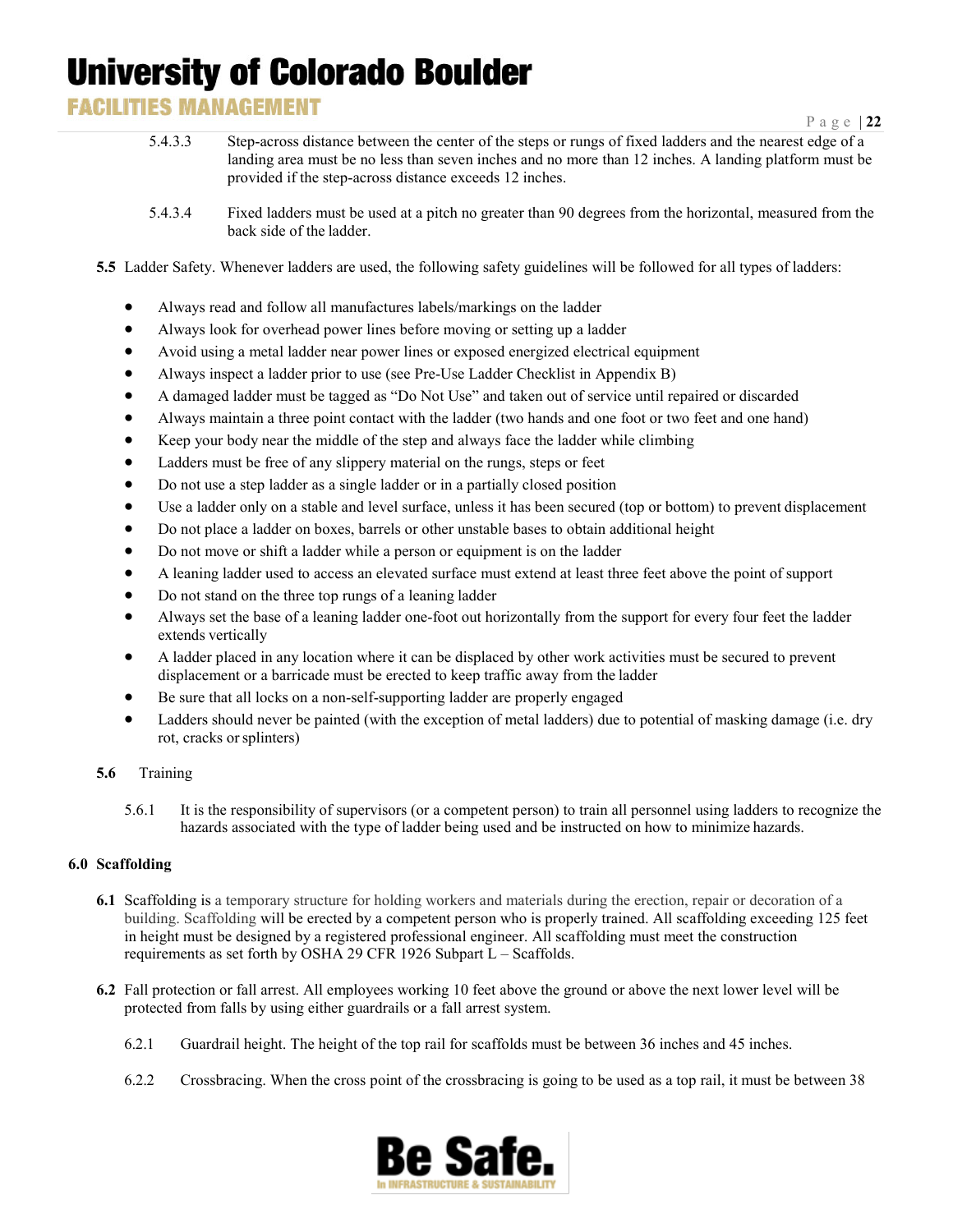### **FACILITIES MANAGEMENT**

inches and 48 inches above the working surface.

- 6.2.3 Midrails. Midrails must be installed halfway between the top rail and the working surface. When the cross point of the crossbracing is going to be used as a midrail, it must be between 20 inches and 30 inches above the working surface.
- 6.2.4 Guardrails are not required when the front end of the working surface is less than 14 inches from the face of the work.
- **6.3** Footings. Support scaffold footings will be level and capable of supporting the loaded scaffold without settling or displacement. The legs, poles, frames and uprights will be placed on the base plates, mud sills or other adequate firm foundations.
- **6.4** Platforms (working surfaces). Supported scaffold working surfaces will be fully planked or decked.
	- 6.4.1 The space between the working surface and the uprights must not exceed one inch in width.
	- 6.4.2 Scaffolding planking must be able to support its own weight and at least four times the intended load without failure.
	- 6.4.3 Solid sawn-wood, fabricated planks and fabricated work surfaces may be used as scaffolding planks following the recommendations by the manufacturer or a lumber grading association or inspection agency.
	- 6.4.4 The planking material for the working surface must not deflect more than  $1/60<sup>th</sup>$  of the span when loaded.
	- 6.4.5 All scaffolding work surfaces and walkways must be at least 18 inches wide. When the area is less than 18 inches wide, guardrails and/or fall arrest systems must be used.
- **6.5** Guying ties and braces. Supported scaffolding with a height to base ratio of more than 4:1 will be restrained from tipping by guying, tying, bracing or some equivalentmeans.
- **6.6** Inspections. Before each work shift and after any occurrence that could affect the structural integrity of a scaffold, a competent person must inspect the scaffold and scaffold components for visible defects. Any defects will be corrected prior to use.
- **6.7** Erecting and dismantling. When erecting or dismantling supported scaffolds, a competent person must determine the feasibility of providing a safe means of access and fall protection for these operations.
- **6.8** Falling object protection. To protect employees from falling objects, toeboards must be installed on the working surfaces. Toeboards must be at least four inches wide.
	- 6.8.1 Other acceptable falling object protection methods include screens, debris nets, catch platforms, canopy structures or the use of barricades.
- **6.9** Inspections and maintenance.
	- 6.9.1 Prior to use, the operator/user will perform a visual inspection of the scaffolding system to ensure no deficiencies are present.
	- 6.9.2 Scaffolding will be certified upon erection by a competent person. Scaffolds in place for more than one year require an annual certification by a competent person.

#### **7.0 Hazards**

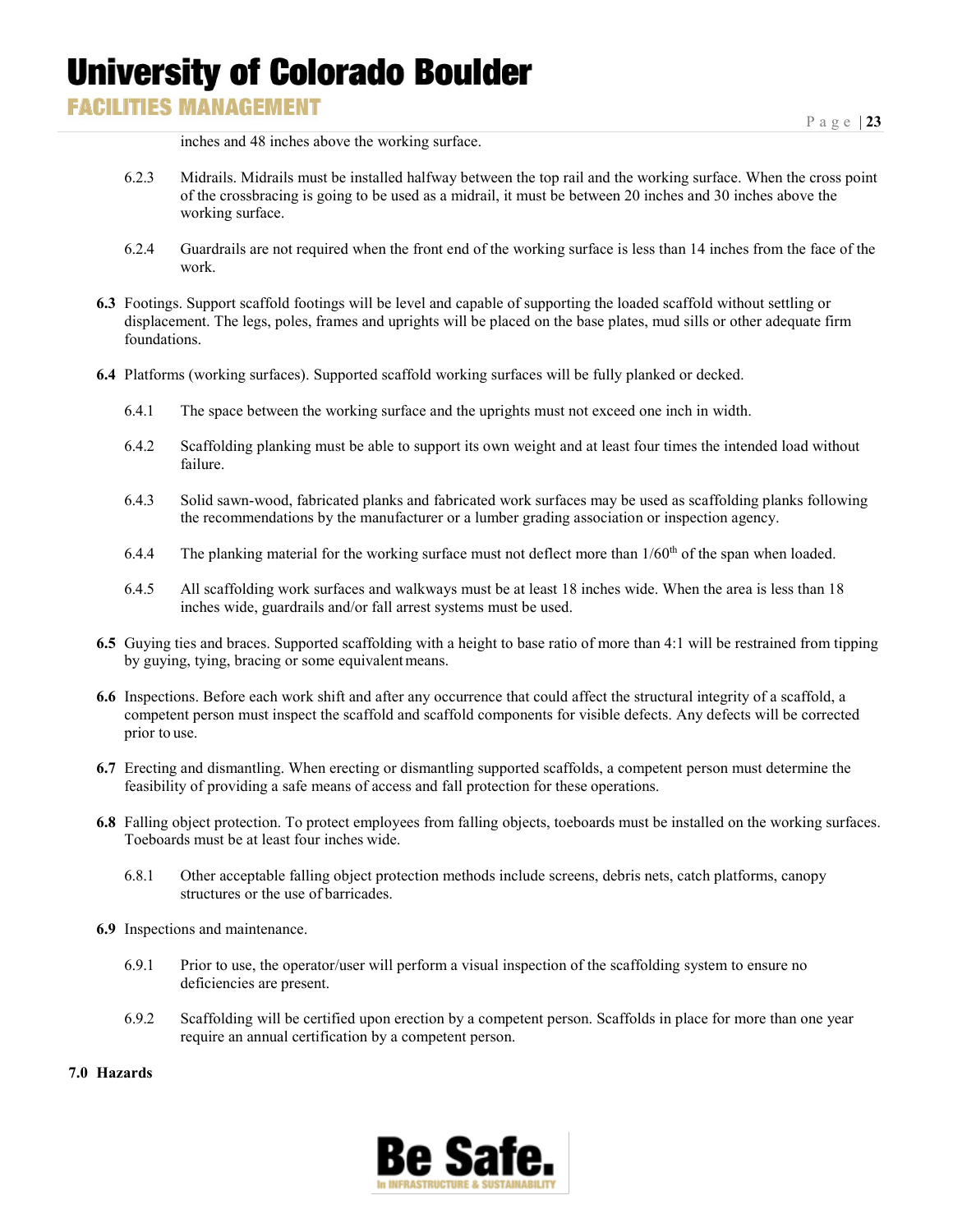### **FACILITIES MANAGEMENT**

Page | **24**

- **7.1** Elevated work being conducted must take into consideration additional hazards, which may affect the safety of the individual performing the work. The following hazards will be addressed prior to and during use of elevated work equipment. It is the policy of Facilities Management to minimize the risk of injury to employees and contractors utilizing these systems. Their use is not permitted if the following hazards are not appropriately addressed or controlled.
- **7.2 Inclement weather**. Elevated work equipment for use outdoors must address inclement weather as a prerequisite of operating the elevated work equipment. It is the shop's responsibility to maintain "on-call" individual(s) for all activities when outdoor use of elevated work equipment is conducted. It is the responsibility of the on- call individual to monitor the weather and determine if changes occur, which may create unsafe work conditions and to alert aerial lift/elevated work platform users when these conditions arise.
	- 7.2.1 **Wind**: Aerial lifts, scaffolds and observations towers must have a posted wind speed limitation. The equipment manufacturer is responsible for supplying this information to the department. If wind speeds exceed 25 miles per hour, use of an aerial lift or elevated work platform is not recommended as per the department's policy. Refer to the manufacturer's specifications or design criteria for specific wind limitations.
		- 7.2.1.1 All operators and users of aerial lift/elevated work platforms will be informed of these limitations and have suitable means for detecting elevated wind speeds prior to performing elevated work through approved wind gauges, up-to-date weather reports or other approved methods.
	- 7.2.2 **Precipitation**: Rain, snow, hail, sleet or fog, which may adversely affect the safe use of aerial lifts/elevated work platforms, will be appropriately addressed prior to elevated work being performed. If these conditions cannot be appropriately addressed, work will not be performed until weather conditions improve.
	- 7.2.3 **Lightening**. Use of lifts is prohibited when lightening is within 5 miles of the campus.
	- 7.2.4 It is the responsibility of the aerial lift operator or elevated work platform user and their supervisor to determine when inclement weather will render elevated work platforms unsafe.
	- 7.2.5 Suitable means of communication between the aerial lift/elevated work platform user and their supervisor(s) must be maintained and available for use at all times to convey pertinent information.

#### **7.3 Electrical hazards.**

- 7.3.1 Only personnel certified to work on electrical lines will be permitted to approach electrical lines during aerial work platform operations.
- 7.3.2 Elevated work equipment will not come within 10 feet of overhead electrical lines at any time, unless approved to work on overhead electrical lines.
- 7.3.3 Electrical lines carrying voltages greater than 50 kV will be addressed by a certified individual prior to elevated work being performed.
- 7.3.4 It is the responsibility of the employee to ensure overhead electrical lines are addressed prior to elevated equipment use, and avoided during use.
- **7.4 Vehicular and pedestrian traffic**. At all times during the use of elevated work equipment, the employee will ensure vehicular and pedestrian traffic does not create additional hazards.
	- 7.4.1 During the use of mobile lifts, the operator will ensure the path of travel is not made unsafe due to excess vehicular or pedestrian traffic.
	- 7.4.2 Stationary elevated work platforms will be constructed and protected to ensure vehicular and pedestrian traffic is restricted.

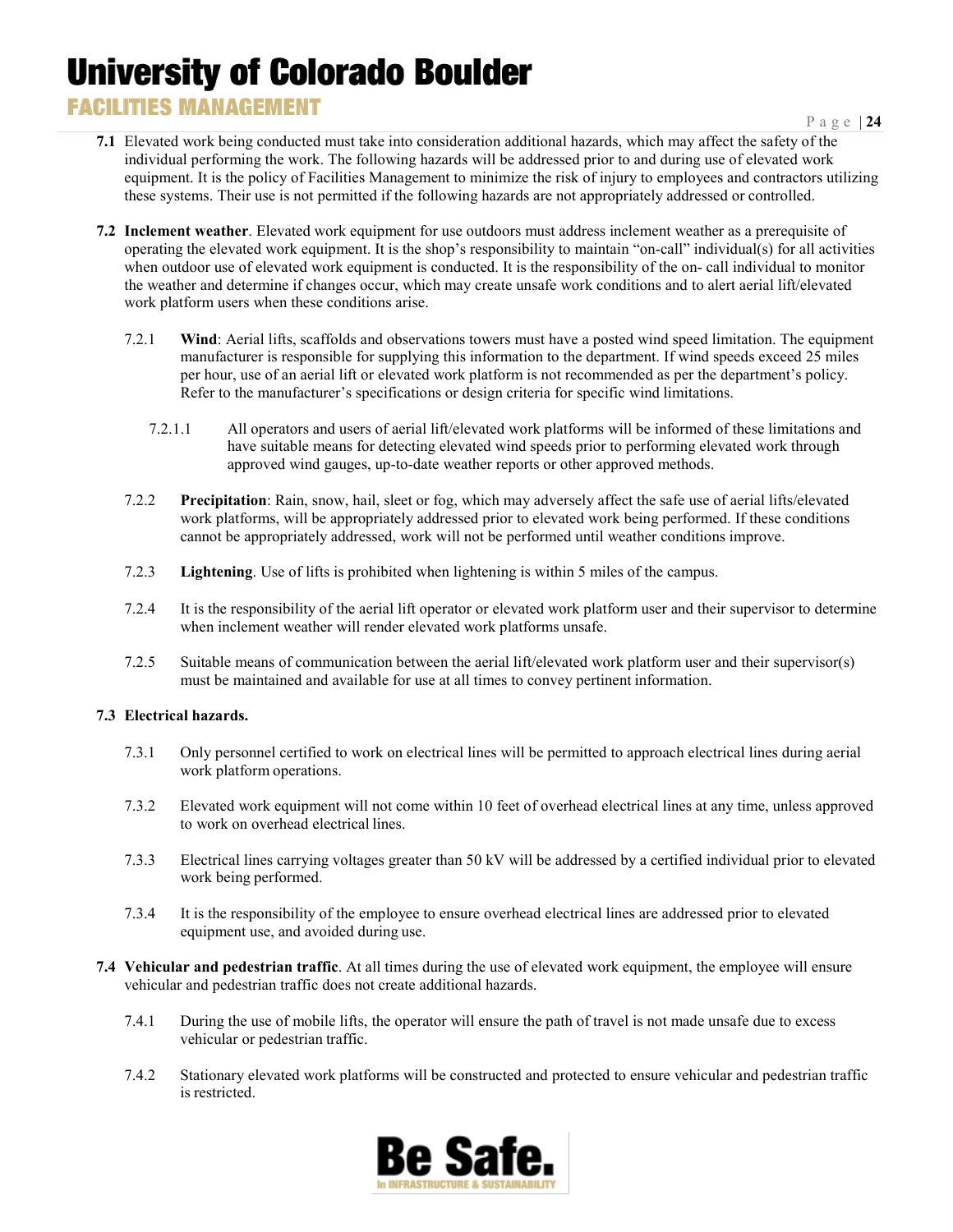#### **8.0 Training**

- **8.1** All employees and users of elevated work equipment will receive training prior to any use of this equipment.
	- 8.1.1 Aerial/mobile lift training consists of hands-on training and practical evaluation. Training will be provided by a competent trainer, the equipment manufacturer or training consultant.
		- 8.1.1.1 Training should address the following areas of safe use:
			- Review of equipment manuals
			- Pre-use inspections
			- Operator responsibilities
			- **Stability**
			- Warning signs
			- Safe use
			- Fall protection
			- Equipment limitations (wind, occupancy, surface slope, etc.)
		- 8.1.1.2 Hands-on training should provide the trainee with the experience to allow them to safety operate the lift.
		- 8.1.1.3 Practical evaluations will be provided to the trainee as a certification step in the training process
		- 8.1.1.4 Upon successful completion of training, operators will be certified to operate aerial lifts.
		- 8.1.1.5 Training records must be maintained by the department supervisor.
		- 8.1.1.6 Operator recertification will be completed every three years or when one of the following occurs:
			- The operator is observed using the lift in an unsafe manner
			- The operator is involved in an accident or near miss
			- The equipment changes
			- Workplace conditions change resulting in unsafe work conditions.
	- 8.1.2 Stationary elevated work platform training will be provided to all personnel utilizing/maintaining the platforms. Training should be conducted by a competent individual and address the following topics.
		- Safe equipment use
		- Equipment limitations (wind, precipitation, occupancy, etc.)
		- Restricting access when in use and not in use

#### **10.0 Recordkeeping**

- **10.1** It is the responsibility of the supervisor to ensure training for all aerial lifts, elevated work platforms reach employee training records.
- **10.2** Shop records should include:
	- Inventory of all aerial lifts, elevated work platforms, scaffolds and ladders.

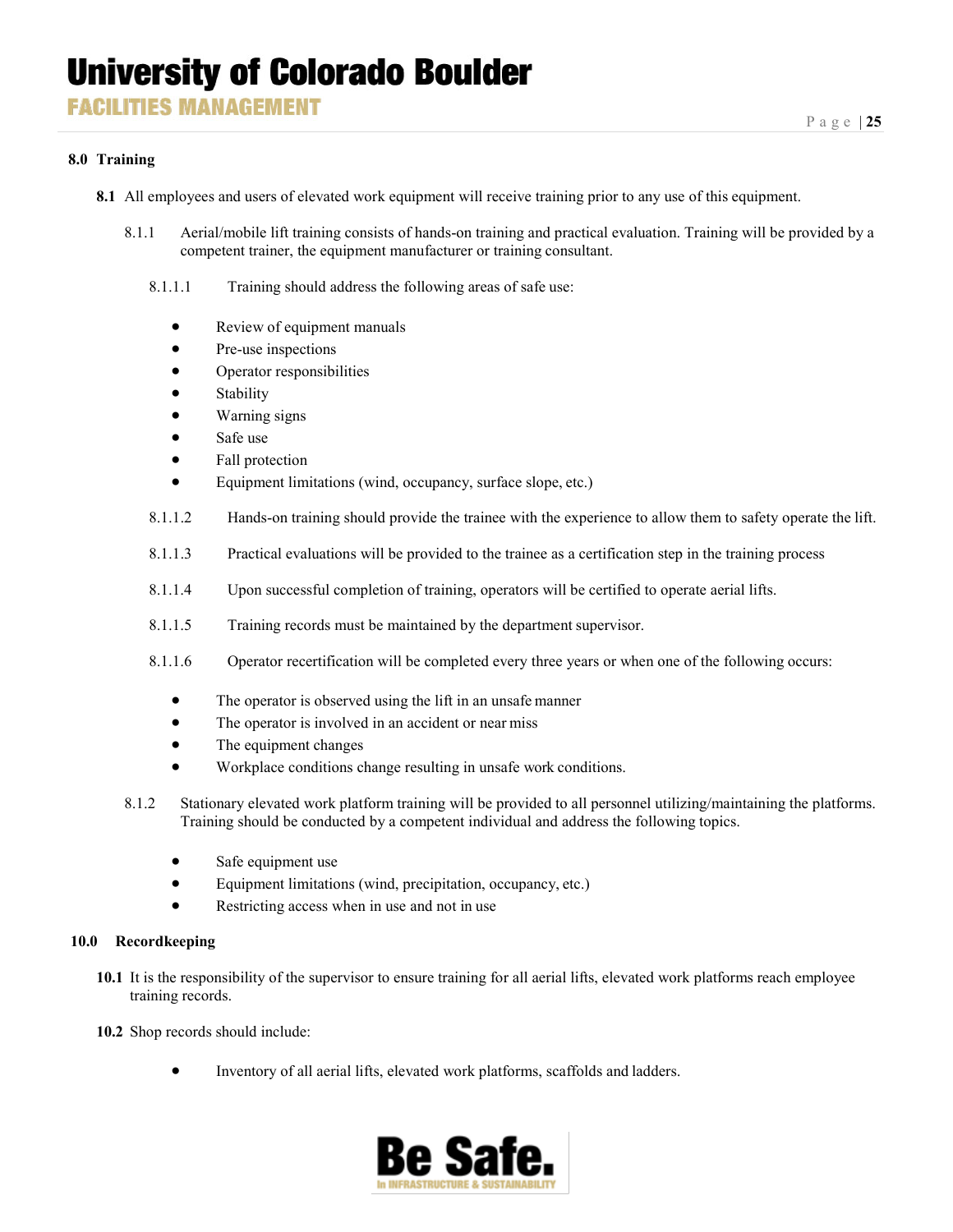### **FACILITIES MANAGEMENT**

- Manufacturer specifications/engineering design for all elevated work systems
- Employee training, to include:
	- o Employee/operator name
	- o Dates of training
	- o Trainer
	- o Aerial lifts/elevated work systems covered in training
	- Testing results
- Department specific Standard Operating Procedures for elevated work systems
- Equipment inspection records
	- o Pre-use inspection records
	- o Annual inspection/certification records
- Equipment maintenance records

#### **11.0 Contractors**

- **11.1** Contractors utilizing their own equipment must have their own safety policy and be capable of providing training records for all employees utilizing the equipment.
- **11.2** At no time will an employee be authorized to utilize elevated work equipment unless formal training is completed and documented.

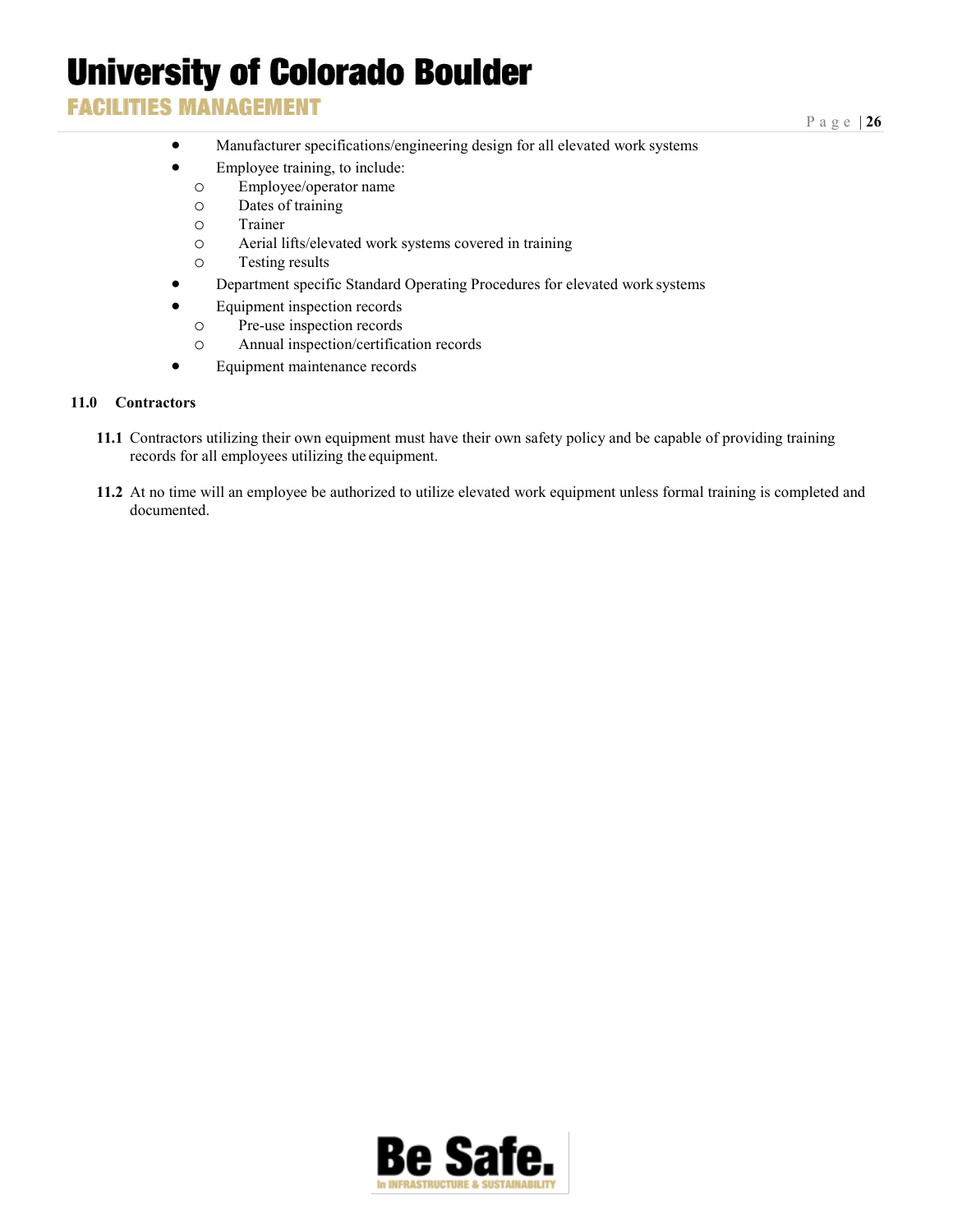#### **Appendix A**

#### **Aerial Lift pre-use inspection checklist**

A pre-use inspection of each aerial lift will be performed prior to each use by an authorized and certified lift user. Documentation of the inspection will be maintained by the department (supervisor) and copies of previous inspections must be made available to all operators.

Any items noted as deficient must result in the lift being taken out of service until proper maintenance has been performed to provide a lift in proper working order. A sign clearly indicating the lift is unsafe will be affixed to the lift anytime it is deemed unsafe.

| Aerial lift user: | Make of lift:       |  |
|-------------------|---------------------|--|
| Lift serial $#$ : | Model of lift:      |  |
| Inspector name:   | Date of inspection: |  |

| Inspection item                                        | Pass | Fail | N/A |       | Comments |
|--------------------------------------------------------|------|------|-----|-------|----------|
| Operating controls                                     |      |      |     |       |          |
| <b>Emergency controls</b>                              |      |      |     |       |          |
| Safety devices                                         |      |      |     |       |          |
| Personal protective devices                            |      |      |     |       |          |
| Pneumatic system (leak check)                          |      |      |     |       |          |
| Hydraulic system (leak check)                          |      |      |     |       |          |
| Fuel system (leak check)                               |      |      |     |       |          |
| Fluid levels                                           |      |      |     |       |          |
| Cables and hoses                                       |      |      |     |       |          |
| Wiring harness                                         |      |      |     |       |          |
| Loose/missing parts (locking pins, bolts, welds)       |      |      |     |       |          |
| Tire and wheel condition                               |      |      |     |       |          |
| Placards and warning signs                             |      |      |     |       |          |
| Operational manual stored on lift                      |      |      |     |       |          |
| Outriggers/stabilizers                                 |      |      |     |       |          |
| Guardrail system and locking gate                      |      |      |     |       |          |
| Warning system (beacons, lights, horn, etc.)           |      |      |     |       |          |
| Load capacity for job                                  |      |      |     |       |          |
| Work hazard inspection (weather, overhead, electrical, |      |      |     |       |          |
| pedestrian/vehicular traffic, etc.)                    |      |      |     |       |          |
| Wind speed less than 28 mph                            |      |      |     |       |          |
| Comments:                                              |      |      |     |       |          |
|                                                        |      |      |     |       |          |
| Inspector signature:                                   |      |      |     | Date: |          |

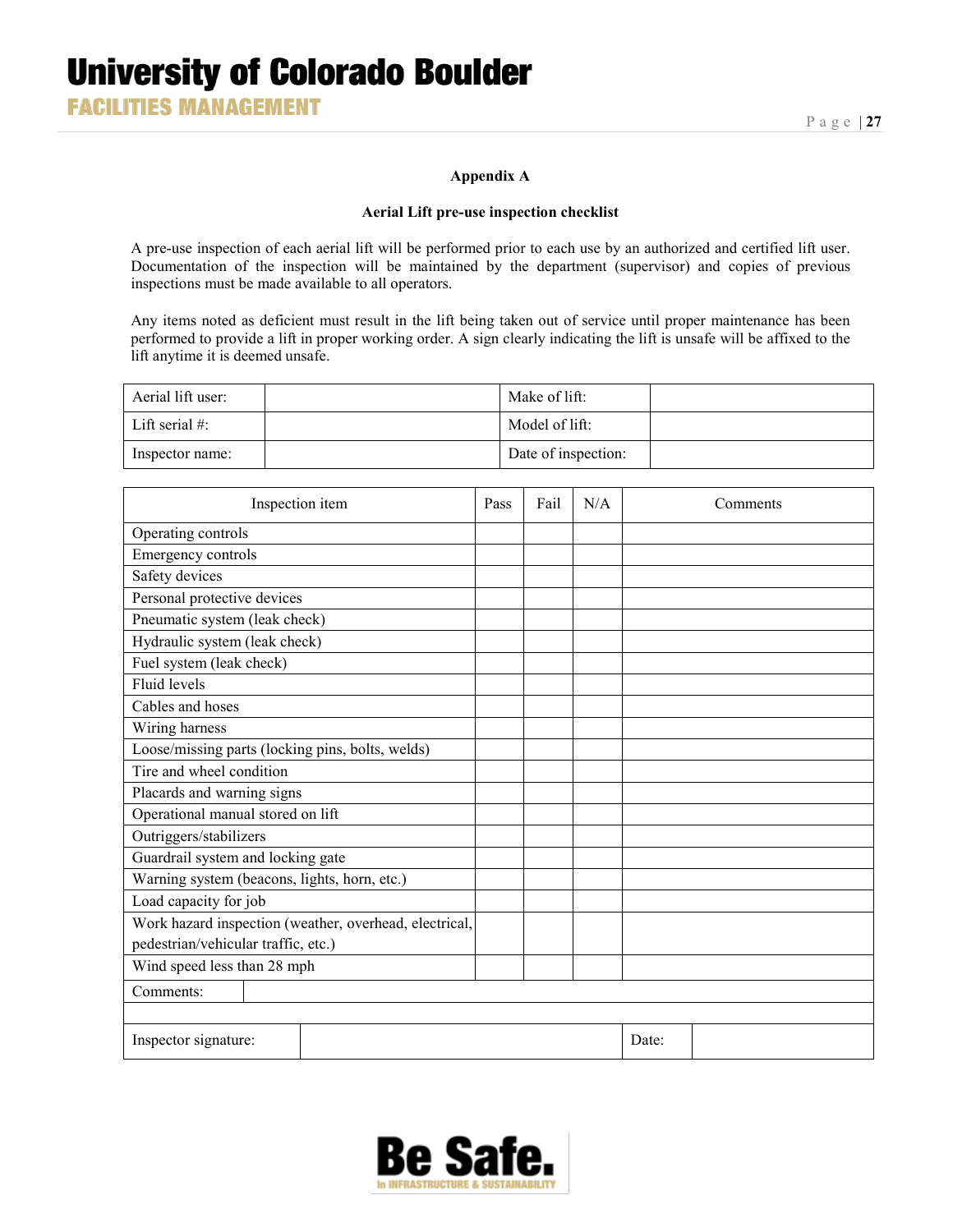### **Appendix B**

#### **Pre-Use Ladder Checklist**

*This checklist serves as an example of items to be inspected on a ladder. Refer to the manufacturer's specifications for additional inspection points.*

| Ladder owner:    | Make of ladder:     |  |
|------------------|---------------------|--|
| Ladder serial #: | Model of ladder:    |  |
| Inspector name:  | Date of inspection: |  |

| Inspection item                                                                                         | Pass | Fail | N/A | Comments |
|---------------------------------------------------------------------------------------------------------|------|------|-----|----------|
| General                                                                                                 |      |      |     |          |
| Manufactures labels present and legible                                                                 |      |      |     |          |
| Can the ladder support the expected load                                                                |      |      |     |          |
| Has the ladder been set-up on a stable and<br>level surface                                             |      |      |     |          |
| Are ladders free of oil, grease, and other<br>slipping hazards                                          |      |      |     |          |
| Are there loose steps/rungs (can they be moved<br>by hand)                                              |      |      |     |          |
| Are there loose nails, screws, bolts or other<br>metal parts                                            |      |      |     |          |
| Are there cracked, split or broken uprights                                                             |      |      |     |          |
| Are there cracked, split or broken<br>steps/rungs                                                       |      |      |     |          |
| Are there slivers on the uprights or<br>steps/rungs                                                     |      |      |     |          |
| Is the ladder long enough to safely reach<br>the intended working height                                |      |      |     |          |
| Has the ladder been properly secured or<br>barricaded in a high traffic areas                           |      |      |     |          |
| If a ladder is found to be damaged, has it been<br>placed out of service and labeled as "DO NOT<br>USE" |      |      |     |          |
| Step ladders                                                                                            |      |      |     |          |
| Is the ladder wobbly (from strain)                                                                      |      |      |     |          |
| Are there loose or bent hinge spreaders                                                                 |      |      |     |          |

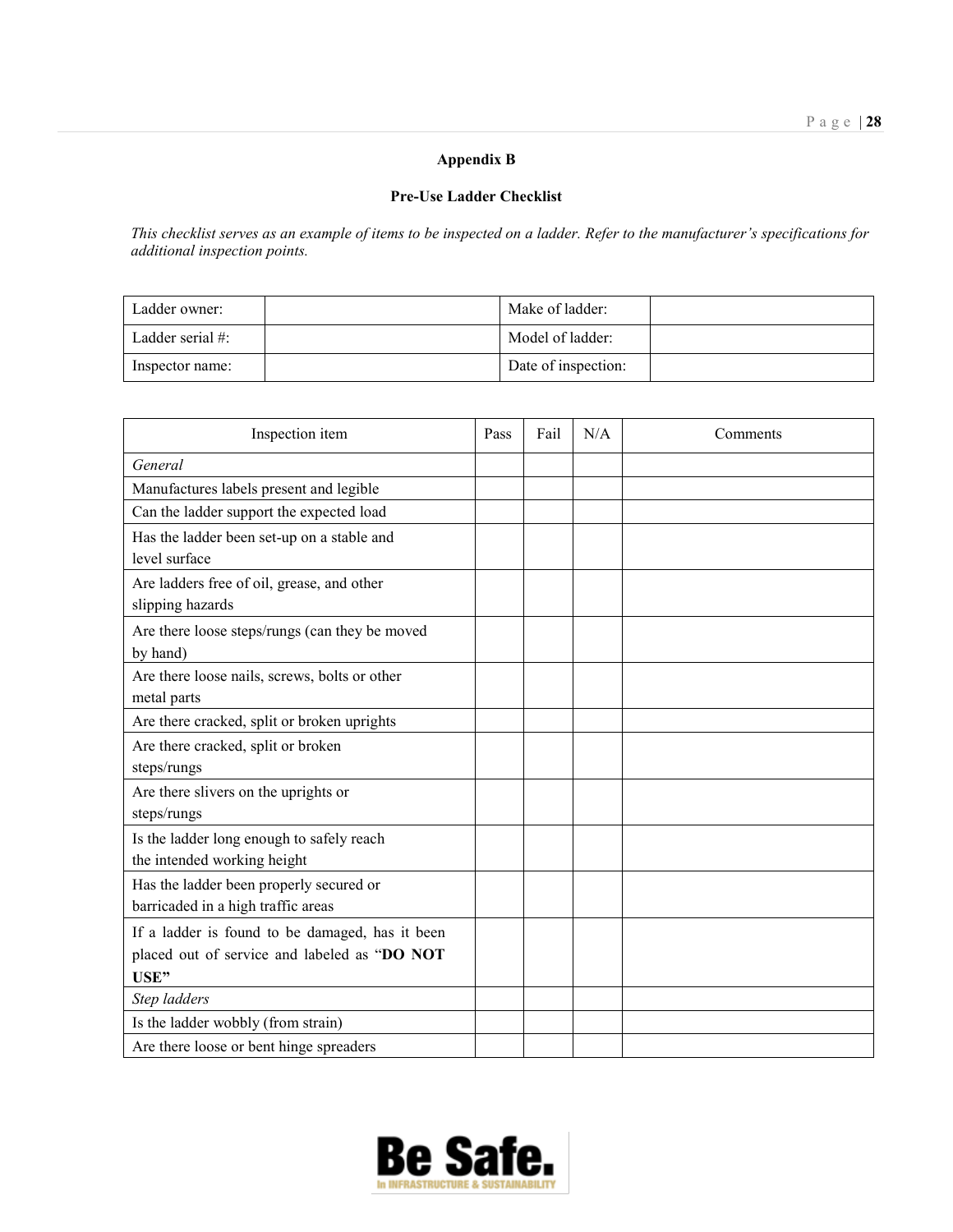#### Page | **29**

| Inspection item                                                                    | Pass | Fail | N/A | Comments |
|------------------------------------------------------------------------------------|------|------|-----|----------|
| Are the stops on the hinge spreaders loose<br>or broken                            |      |      |     |          |
| Are the hinges loose or broken                                                     |      |      |     |          |
| <b>Extension</b> ladders                                                           |      |      |     |          |
| Loose, broken or missing extension locks                                           |      |      |     |          |
| Are there defective locks that do not seat<br>properly when the ladder is extended |      |      |     |          |
| Has the extension rope deteriorated                                                |      |      |     |          |
| Check springs on ladder rung holders                                               |      |      |     |          |
| Comments:                                                                          |      |      |     |          |
| Inspector signature:                                                               |      |      |     | Date:    |

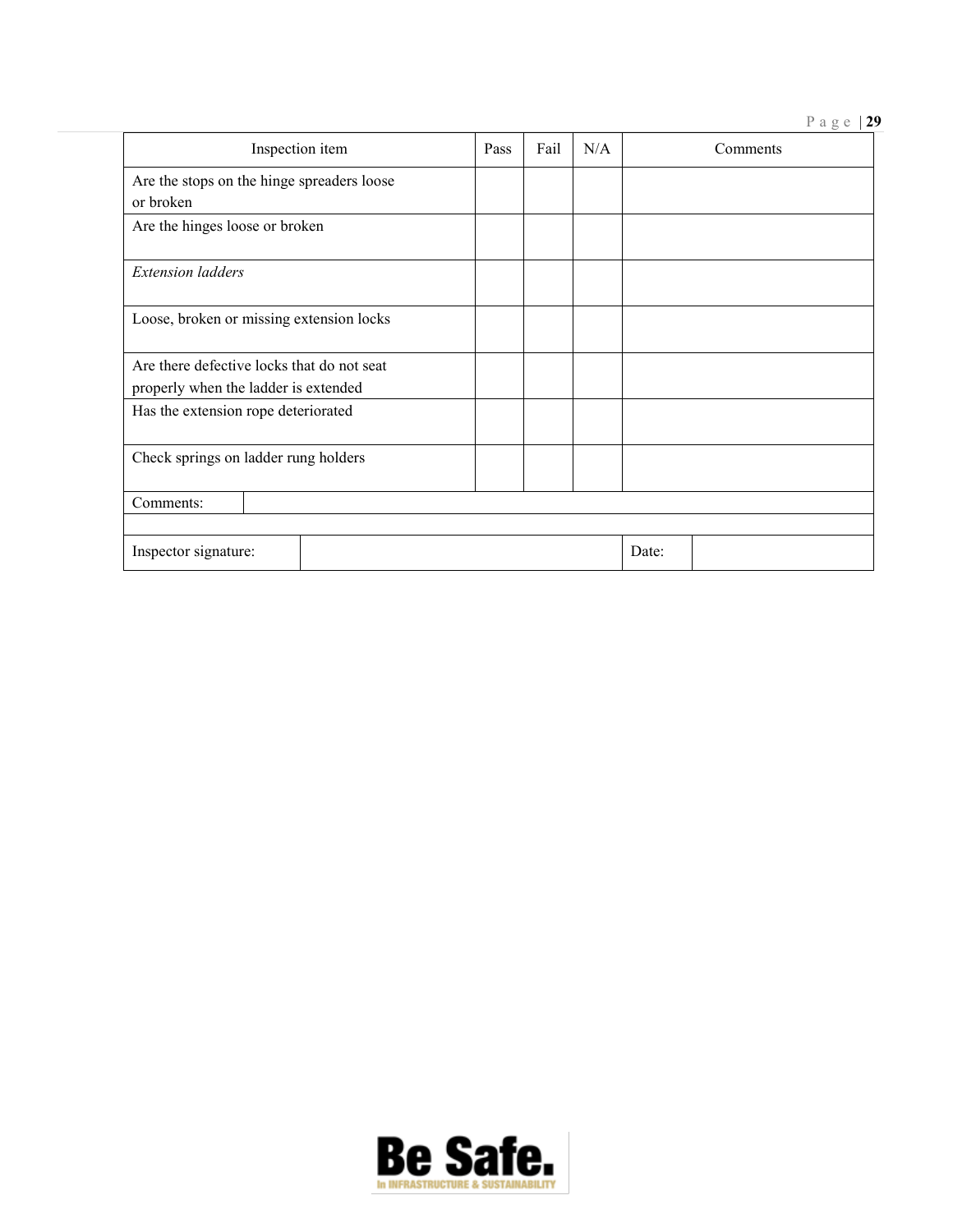#### **Appendix C**

#### **Pre-use Scaffold Checklist**

### **Sample scaffold pre-use inspection checklist**

*This checklist serves as an example of items to be inspected on an aerial lift. Refer to the manufacturer's specifications for additional inspection points.*

| Scaffold owner:       | Make of scaffold:   |  |
|-----------------------|---------------------|--|
| scaffold serial $#$ : | Model of scaffold:  |  |
| Inspector name:       | Date of inspection: |  |

| Inspection item                                                                                                                        | Pass | Fail | N/A | Comments |
|----------------------------------------------------------------------------------------------------------------------------------------|------|------|-----|----------|
| Has the scaffolding been erected per the<br>manufacturer's instructions                                                                |      |      |     |          |
| Has the scaffolding been constructed by a<br>qualified person                                                                          |      |      |     |          |
| Are the scaffolding planks free of splits, twists<br>and bows                                                                          |      |      |     |          |
| Is the scaffold in good repair                                                                                                         |      |      |     |          |
| Footing and anchors are sound, rigid, and<br>capable of carrying 4 times the maximum<br>intended load without settling or displacement |      |      |     |          |
| Has the scaffold been set up on an adequate flat<br>base with baseplates on mudsills, screw<br>jacks, etc.                             |      |      |     |          |
| Have all connections been pinned or fastened<br>securely                                                                               |      |      |     |          |
| Are cross braces in place                                                                                                              |      |      |     |          |
| If wheels are in use, have they been locked into<br>place                                                                              |      |      |     |          |
| If the base of scaffolding is on the ground, has it<br>been supported by appropriate mud sills                                         |      |      |     |          |
| Are scaffold planks certified scaffold planks or<br>structural lumber                                                                  |      |      |     |          |
| Do planks overlap the end of the scaffold no<br>less than 6 inches and no more than 12 inches                                          |      |      |     |          |
| Has the working surface of the scaffold been<br>fully planked                                                                          |      |      |     |          |
| Have the planks been secured to prevent<br>slipping                                                                                    |      |      |     |          |
| Is the gap between planks is less than 1 inch to<br>prevent tools, etc., from falling through                                          |      |      |     |          |